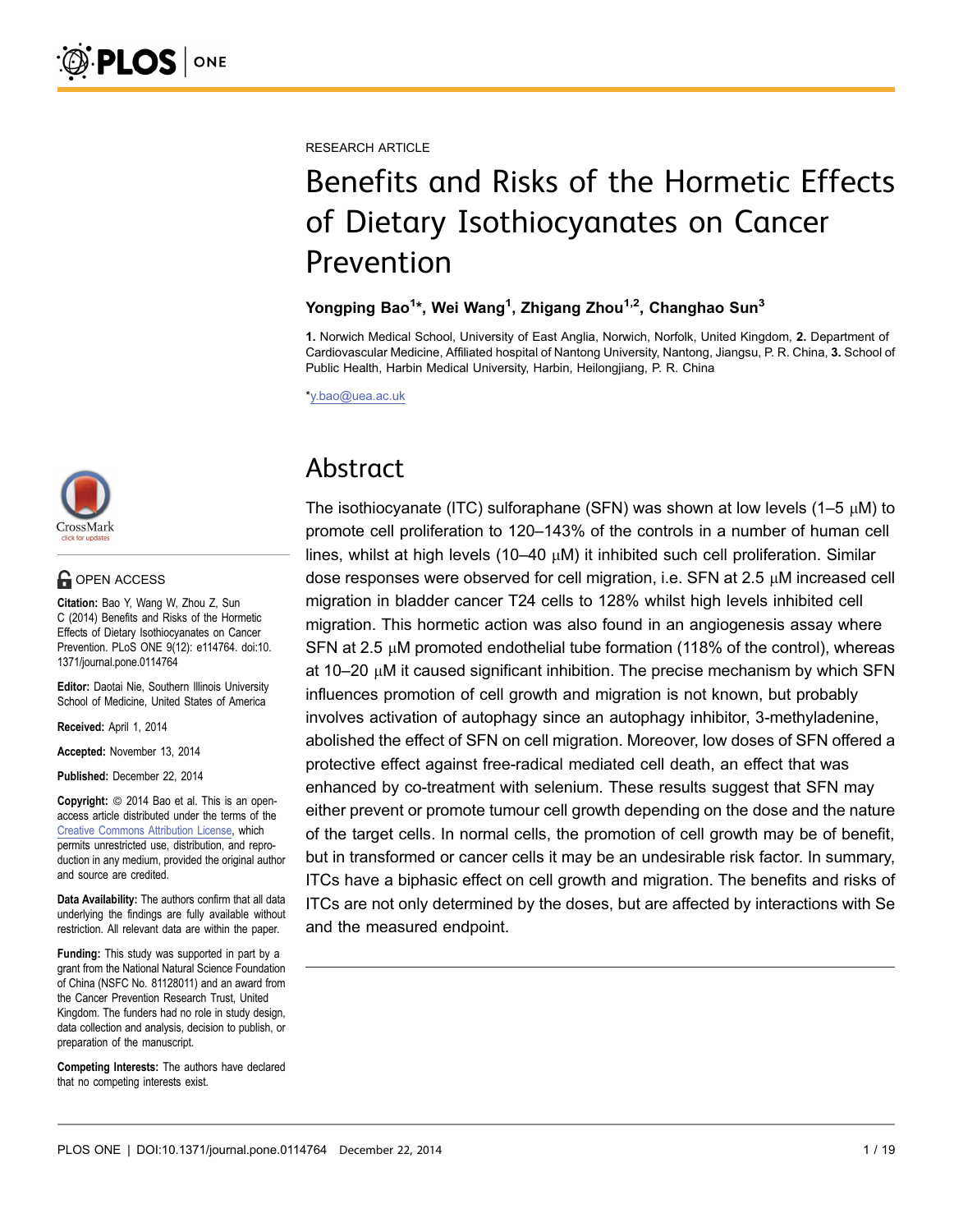# Introduction

The term 'hormesis' is often used by toxicologists to refer to a 'biphasic dose response to an environmental agent characterized by low dose stimulation and by high dose inhibitory or toxic effect'  $[1, 2]$ . The hormesis concept is the most fundamental dose-response relationship in the biomedical, nutrition and toxicological sciences [\[1\]](#page-14-0). In a comprehensive review, Calabrese provided evidence that more than a hundred anti-tumour agents enhanced the proliferation of human tumour cells at low doses in a manner fully consistent with the hormetic dose-response relationship [\[2\].](#page-14-0) One of the interesting characteristics of such dose-responses was that they occurred in most types of tumour cells and were independent of organ. Recent findings suggest that some phytochemicals exhibit biphasic dose responses in cells with low doses activating signalling pathways that result in increased expression of genes encoding cytoprotective proteins and antioxidant enzymes [\[3\]](#page-14-0). The dietary hormetic compounds identified so far include resveratrol, epigallocatechin gallate (EGCG), curcumin, quercetin, allicin, capsaicin, carnosic acid and sulforaphane (SFN) [\[4–8\].](#page-14-0) From an evolutionary perspective, the noxious properties of phytochemicals have an important protective role in dissuading insects and fungi from damaging plants. However, the relatively small doses of phytochemicals ingested by humans that consume these plants are not toxic and instead induce mild cellular stress responses. This phenomenon has been widely described as 'hormesis' or adaptive dose response in the fields of biology and medicine [\[4,](#page-14-0) [9,](#page-14-0) [10\].](#page-14-0)

The isothiocyanate (ITC), SFN (4-methylsulfinylbutylisothiocyanate), was first isolated from the commonly-consumed cruciferous vegetable, broccoli and is one of the most potent naturally-occurring inducers of the Kelch-like ECH-associated protein 1 (Keap1)-nuclear factor erythroid 2-related factor 2 (Nrf2)-antioxidant response elements (ARE) pathway [\[11\].](#page-14-0) The induction of Nrf2 protects normal cells from free-radical mediated oxidative stress via upregulation of chemoprotective genes, and the action of SFN is based on its ability to induce a Nrf2-driven enzyme quinone reductase (NQO1) [\[12\].](#page-14-0) In the 20 years subsequent to its discovery, the protective effects of SFN have been demonstrated in various cell culture systems and animal models, with the result that SFN is by far the most extensively studied ITC from cruciferous vegetables. The anti-carcinogenic mechanisms of ITCs have also been well-documented, including up-regulation of phase II detoxification enzymes, anti-inflammation, promotion of cell cycle arrest and apoptosis [\[13–17\]](#page-14-0). During the last decade, Keap1-Nrf2-ARE has been considered as a critical anti-cancer pathway in chemoprevention [\[18-20\]](#page-15-0). However, more recently, there have been some deleterious reports of Nrf2, including promotion of tumour cell growth and chemoresistance [\[21–25\]](#page-15-0). In order to survive, cancer cells may hijack the Nrf2 pathway which upregulates a battery of antioxidant enzymes, thereby maintaining a favourable redox balance in order to acquire malignant properties [\[26\]](#page-15-0). Overexpression of Nrf2 could enhance cell proliferation and cause resistance to chemotherapeutic interventions in some types of cancer, including human lung and pancreatic cancers [\[27,](#page-15-0) [28\]](#page-15-0). A few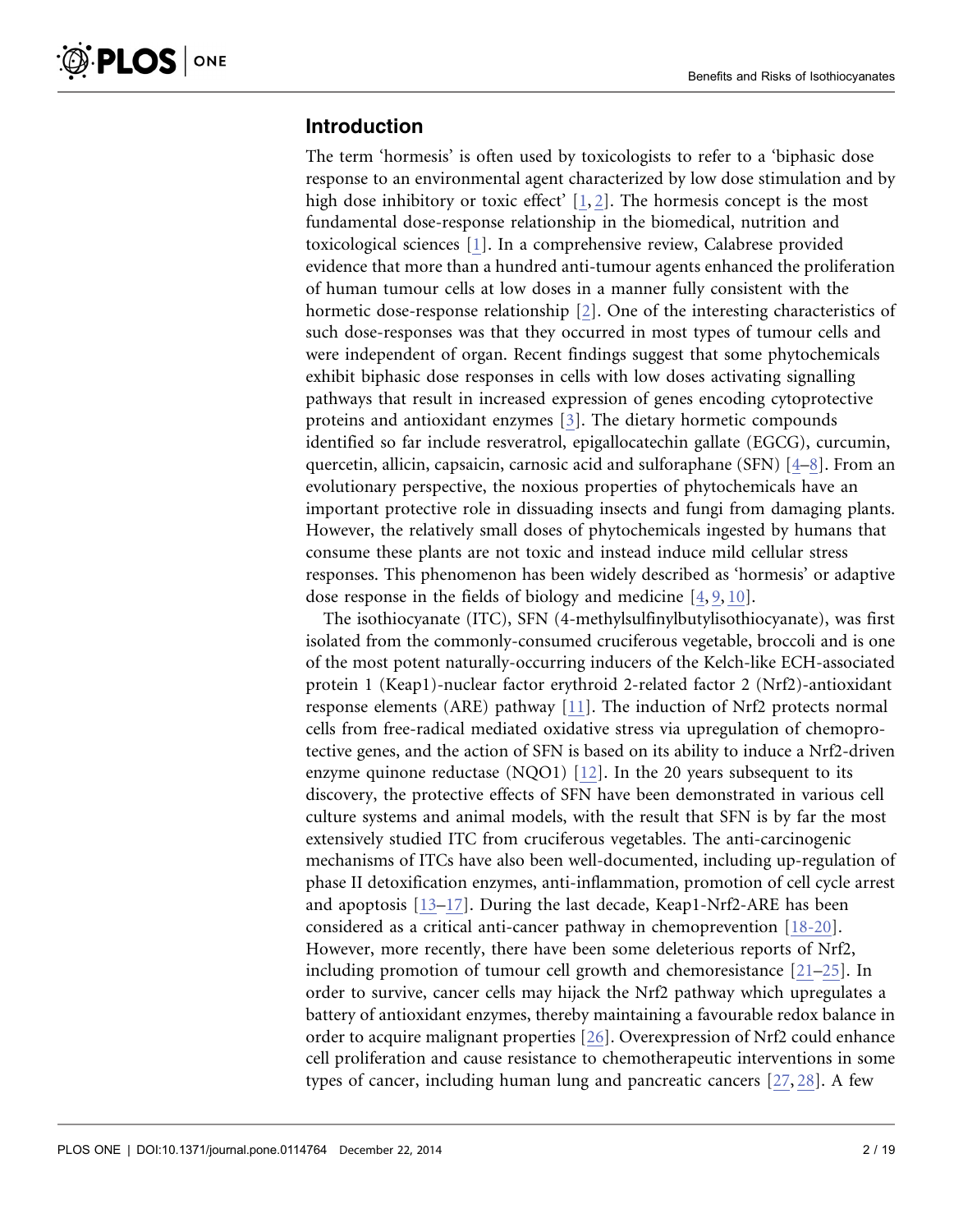previous investigations have shown that SFN exhibits a dose-dependent effects on cell proliferation in cultured tumour cell lines and normal cells including human mesenchymal stem cells [\[29–31\].](#page-15-0) In the present study, we showed that SFN exhibited a hormetic dose response on cell growth, migration and angiogenesis. Whether the hormetic effect is beneficial or harmful depends on the selected endpoint and/or the nature of the cells (normal or tumour). Although the term hormesis is employed by toxicologists to describe a bell-shaped dose response, characterized by a beneficial effect at low doses and a toxic (or inhibitory) activity at high doses, this expression of low dose benefit might not be true for the effect of ITCs in cancer chemoprevention. Since hormesis shows little selectivity, the biological effects of ITCs on normal cells and tumour cells will differ. From this perspective, a low dose effect of ITCs in promoting tumour cell proliferation and migration in animal models must be evaluated prudently. Thus, a precise strategy that aims to optimise the beneficial effects and minimise the risk of ITCs should be developed with care in relation to cancer prevention and treatment.

# **Results**

# Effects of ITCs on cell growth

Due to the nature of the hormetic dose response, there is no selectivity of ITCs on cell growth, so it is likely that ITCs can promote tumour cell growth at low doses. In several in vitro cell culture studies, low concentrations of SFN have been shown to promote tumour cell growth, but no detailed discussion or suggestions for follow-up studies to investigate the mechanisms were provided [\[32–34\]](#page-15-0). At low concentrations, ITCs have been shown to induce proliferation and/or protect cells against a toxic agent,  $H_2O_2$ , in Caco-2 cells [\[30\]](#page-15-0) and in hepatocytes [\[29\].](#page-15-0) [Fig. 1A](#page-3-0) shows the effects of SFN on cell growth, with lower doses  $(1-5 \mu M)$  promoting cell growth (20–43% greater than the control) and high doses (10–40  $\mu$ M) inhibiting cell growth in a number of tumour cell lines, namely, bladder cancer T24, hepatoma HepG2, and colon cancer Caco-2. Similar dose response effects were found in normal cell lines including immortalised hepatocyte HHL-5, colon epithelial CCD841 and skin fibroblast CCD-1092SK cell lines [\(Fig. 1B](#page-3-0)).

# Effects of SFN on cell migration

[Fig. 2A](#page-3-0) shows a bell-shaped dose response of SFN on bladder cancer T24 cell migration. SFN at 2.5 and 3.75  $\mu$ M increased tumour cell migration to 128 and 133% in comparison with corresponding controls. Such SFN-induced cell migration is associated with the ability of SFN to activate autophagy. When an autophagy inhibitor, 3-methyladenine (3-MA), was used it alleviated SFN  $(2.5 \mu M)$ -induced cell migration from 128 to 26% although it has less inhibitory effect on SFN treatments at 5 or 10  $\mu$ M [\(Fig. 2B](#page-3-0)). Moreover, 3-MA also decreased the migration of non-SFN treated cells to 12% of the control.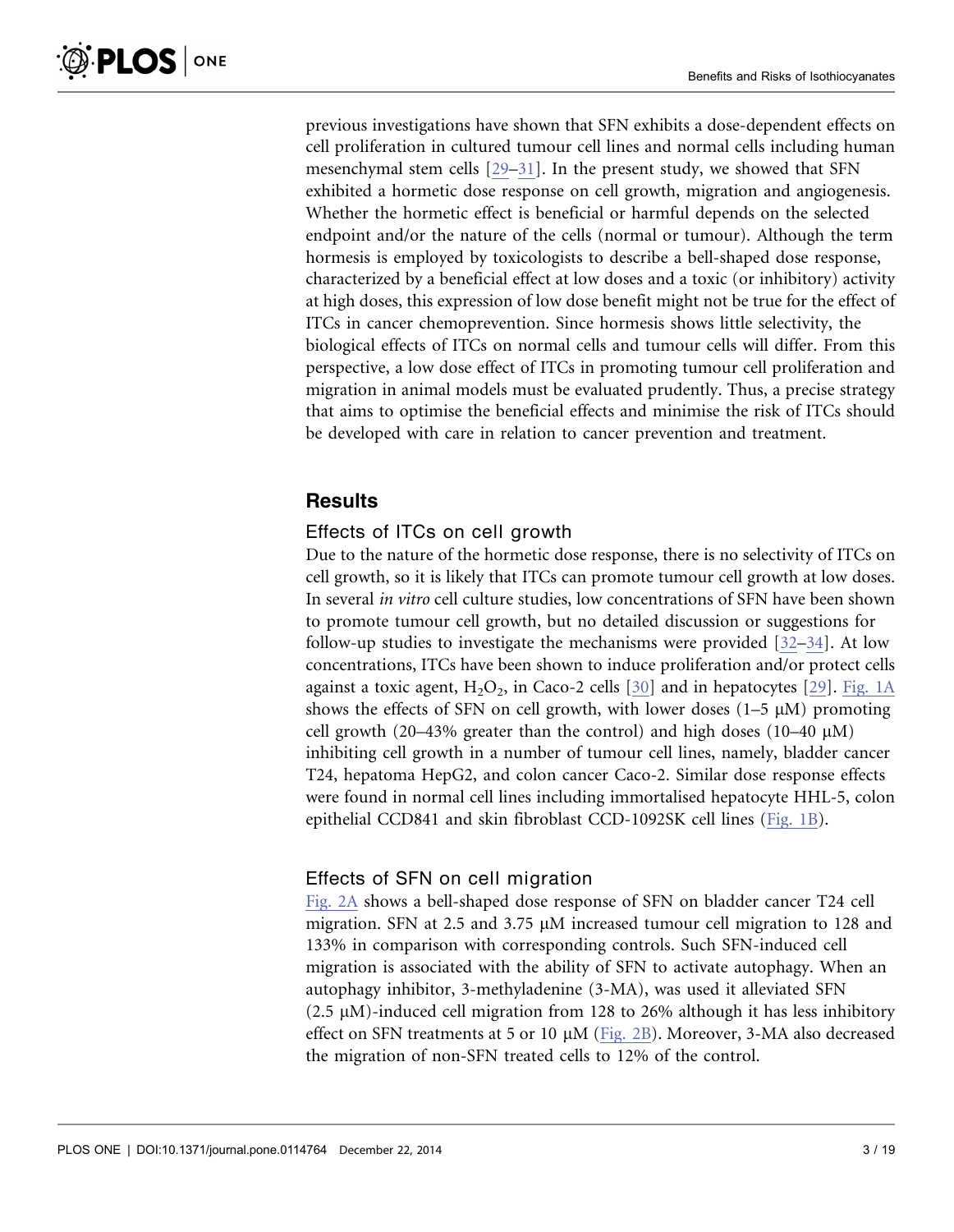<span id="page-3-0"></span>

Fig. 1. Effects of SFN on the proliferation of normal and tumour cells. When cells grew to 70–80% confluence, a range of doses of SFN (0–160 µM) were added to the cell culture medium for 24–48 h. The control cells were treated with DMSO (0.1%), and cell viability was determined by the MTT cell proliferation assay (CCD-1092SK cell viability was determined by WST-1 assay according to manufacturer's instructions [\[88\]\)](#page-18-0). Each data point represents the mean  $\pm$  SD of at least 5 replicates. Statistical significance from the control, \*p<0.05, or \*\*p<0.01. A: results from bladder cancer T24, hepatoma HepG2, and colon cancer Caco-2 cells. B: Results from immortalised hepatocyte HHL-5, colon epithelial CCD841, and skin fibroblast CCD-1092SK cell lines.

doi:10.1371/journal.pone.0114764.g001



Fig. 2. Effects of SFN and 3-MA on cell migration. A: After starvation overnight, bladder cancer T24 cells were treated with SFN at the concentrations indicated for 24 h, cell migration was measured by a cell migration assay using the ThinCert cell culture inserts (Greiner Bio-One Ltd.). Each bar represents the mean  $\pm$  SD of 3 replicates. B: Effect of pre-treatment of 3-MA on cell migration. DMSO (0.1% was used as a control). Statistical significance from the control, \*p<0.05, or \*\*p<0.01.

doi:10.1371/journal.pone.0114764.g002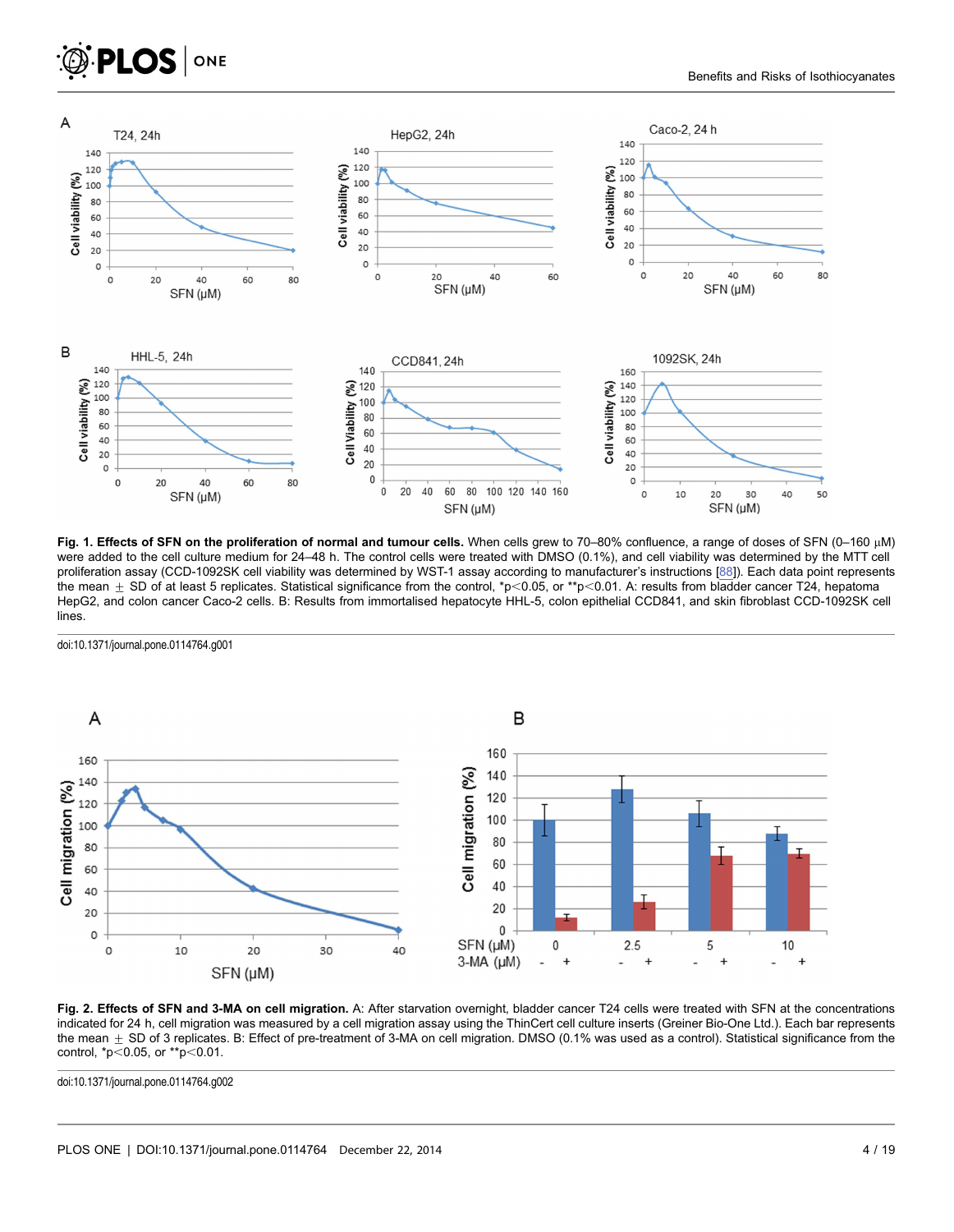# ITCs and activation of Nrf2

SFN is an activator of Nrf2 via which it can up-regulate more than a hundred protective genes, including most antioxidant and chemopreventive enzymes [\[11,](#page-14-0) [35](#page-15-0)[\]](#page-14-0). There is no doubt that up-regulation of Nrf2-ARE pathway is beneficial in normal cells, i.e. activation of Nrf2 and its driven cytoprotective enzymes can be protective against oxidative damage and it has been suggested that activation of the Nrf2 signalling pathway can thus be a promising strategy in cancer prevention [\[36\].](#page-15-0) But, ITCs have no selectivity towards either normal or tumour cells with regards to Nrf2 activation. Nrf2 can be hijacked by tumour cells [\[26\],](#page-15-0) and a recent report suggests that Nrf2 is a protooncogene which modulates tumour cell growth [\[37\].](#page-15-0) In transformed cells, Nrf2 may promote cell growth or cause chemoresis-tance [\[38\]](#page-15-0). In this study, SFN (2.5–10  $\mu$ M) induced similar levels of translocation of Nrf2 into the nucleus of normal human hepatocytes HHL-5 (4.1–7.1 fold), and hepatoma HepG2 (4.1–5.9 fold) cells [\(Fig. 3\)](#page-5-0).

# Protective role of low dose ITC treatment against oxidative damage

In the fields of biology and medicine, hormesis is defined as an adaptive response of cells and organisms to a moderate stress. A mild stress induces the activation of signalling pathways such as Nrf2, NF-kB, Sirtuin, FOXO, hypoxia-inducible factor (HIF) thus leading to intrinsic changes (e.g. induction of antioxidant enzymes) that can confer resistance to more severe stress  $[4, 6]$ . [Fig. 4A and 4B](#page-5-0) show that pretreatment of HHL-5 and MCF-7 cells with 5  $\mu$ M SFN offered protection against  $H_2O_2$ -induced cell death, i.e. cell viability increased from 36.6 to 63.9%; and from 50.3 to 83.7% with 400  $\mu$ M H<sub>2</sub>O<sub>2</sub> treatments, respectively. Moreover, the protective effect of pretreatment with SFN  $(2 \mu M)$  on  $H_2O_2$ -induced cell death could be enhanced by cotreatment with selenium (Se) in HHL-5 cells ([Fig. 4C](#page-5-0)), i.e.  $H_2O_2$  decreased cell viability to 34.8% in HHL-5 cells but when cells were pre-treated with SFN (2  $\mu$ M), or Se (0.1  $\mu$ M) for 24 h, the cell viability increased to 41.7 and 51%, respectively and co-treatment SFN and Se increased cell viability to 65.5%. This protective effect may be involved in either chemoprotection or chemoresistance, depending on the nature of the cells.

# Biphasic effects of SFN on angiogenesis

Angiogenesis (new blood vessel growth) is crucial in the development and spread of a variety of human cancers. It is, therefore, important to examine the antiangiogenic effects of potential anti-cancer agents. In contrast, inadequate blood supply to the heart and other tissues, resulting from insufficient new blood vessel growth, is a feature of many cardiovascular diseases. SFN has been shown to inhibit angiogenesis at high concentrations [\[39\]](#page-15-0). In this study, SFN at 2.5  $\mu$ M promoted tube formation to 118% of the control, i.e. total tube length was 4.78 mm/mm<sup>2</sup> in control and 5.65 mm/mm<sup>2</sup> in SFN (2.5  $\mu$ M) treated cells ([Fig. 5\)](#page-6-0). SFN at 5  $\mu$ M showed a less significant promotion (111% relative to the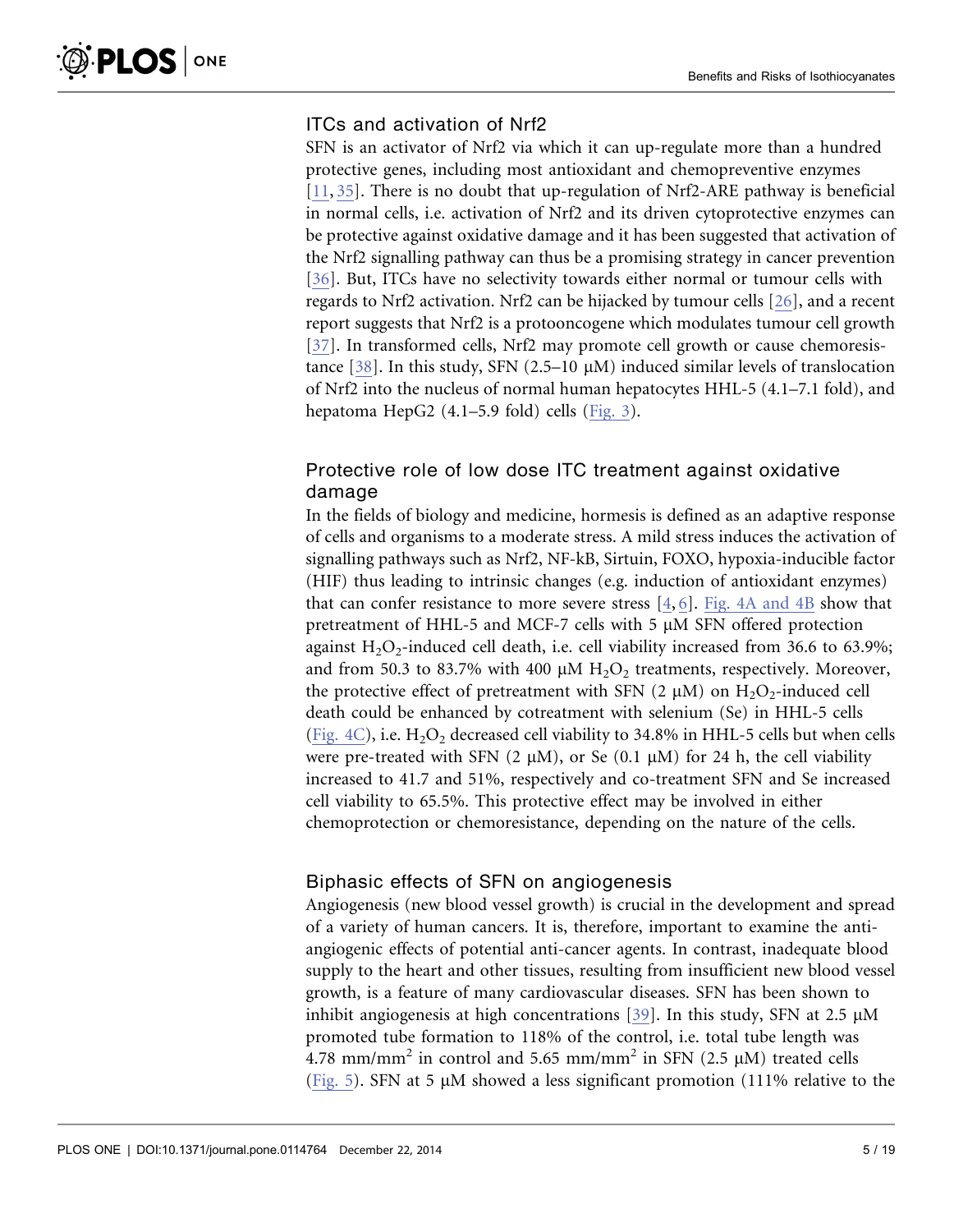<span id="page-5-0"></span>

Fig. 3. Effect of SFN on translocation of Nrf2 into cell nucleus. Nrf2 was detected in nuclear extracts from cells exposed to SFN (0, 2.5, 5 and 10  $\mu$ M) for 24 h, using a Western blot assay. Control cells were treated with DMSO (0.1%). A: immortalised human hepatocyte HHL-5; B: human heptoma HepG2 cells.

doi:10.1371/journal.pone.0114764.g003

control), whereas 10 and 20  $\mu$ M SFN inhibited tube formation significantly (decreased to 61 and 20% of the control, respectively). SFN at low dose promoted the formation of a continuous basement membrane around endothelial tubes; whereas at high doses of SFN, fragmented basement membranes were found ([Fig. 5A](#page-6-0)). These data suggest that for anti-angiogenesis a relatively high dose of SFN should be used since a lower dose may promote angiogenesis. However, the stimulating effect of low doses on new blood vessel formation could be beneficial in patients with cardiovascular diseases.



Fig. 4. Effect of pre-treatment of cells with SFN protect against H<sub>2</sub>O<sub>2</sub>-induced cell death. Cells were cultured in 96 well plates. When they reached 70– 80% confluence, cells were pre-treated with SFN (5 µM) for 24 h (HHL-5, A) or 48 h (MCF-7, B). The cell culture medium was replaced with H<sub>2</sub>O<sub>2</sub> at the concentrations indicated for a further 24 h. C: HHL-5 cell were pre-treated with SFN (2 µM) and Se (0.1 µM) for 24 h before exposure to H<sub>2</sub>O<sub>2</sub> (400 µM) for a further 24 h. The cell viability was measured using MTT assay. Statistical significance from corresponding controls: \*p<0.05; \*\*p<0.01.

doi:10.1371/journal.pone.0114764.g004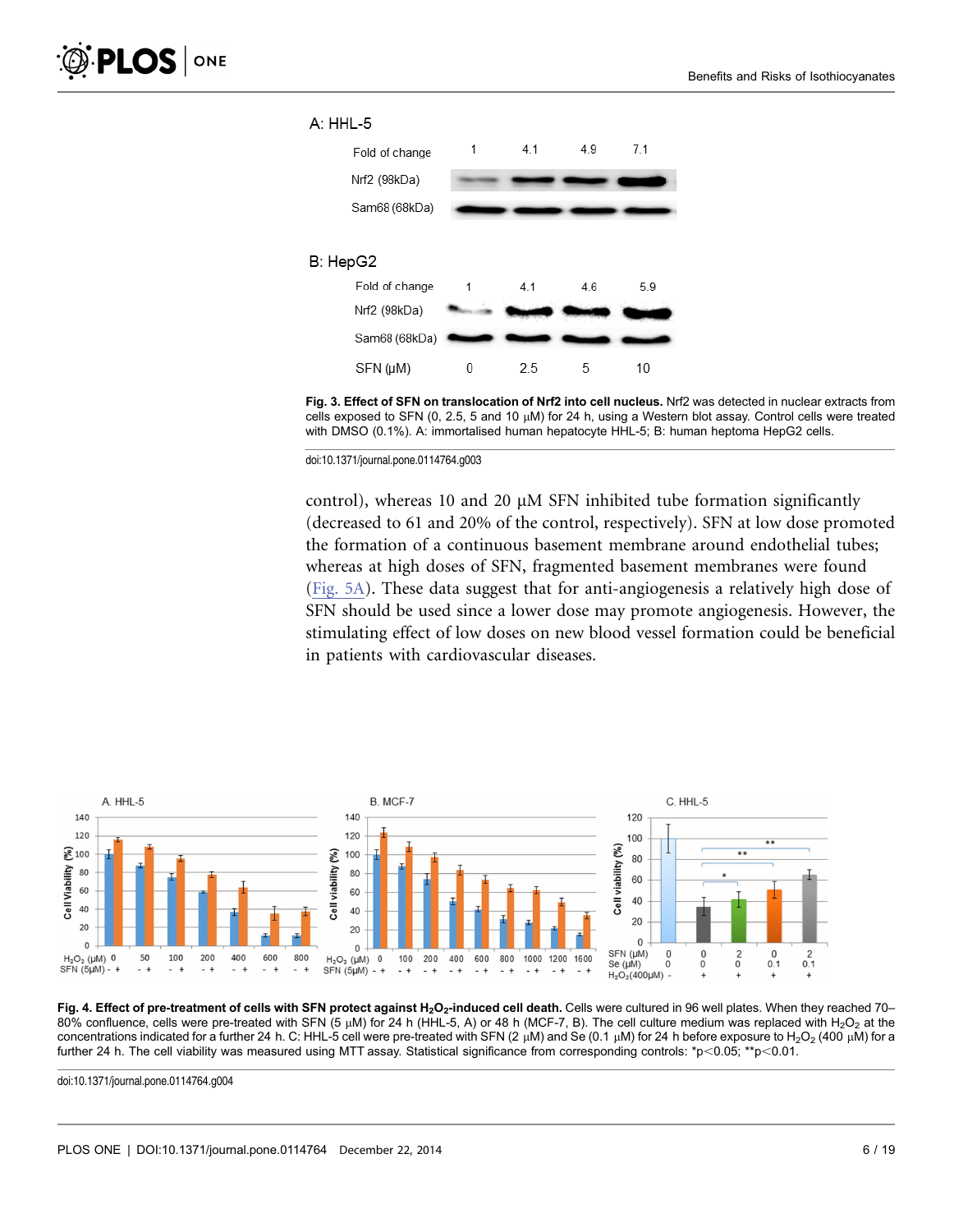<span id="page-6-0"></span>

Fig. 5. Effect of SFN on endothelial tube formation in a 3-D angiogenesis assay. Culture medium supplemented with SFN (0-40 µM) was added to the top of 3-D collagen gels and then changed every 24 h with fresh SFN added. 3-D gels were fixed at day 5, immunostained with CD31 (red) and collagen type IV (green), and counterstained with DAPI (blue). (A): Low magnification pictures were taken from five random fields of each sample and calculated for average tube length. (B) Representative pictures are shown in triple staining with higher magnification. Data are expressed as mean  $\pm$  SD (n=5) (C).  $*P<0.05$ ;  $**$  P $<$ 0.01 compared to untreated control.

doi:10.1371/journal.pone.0114764.g005

### **Discussion**

### Hormetic effect of ITCs on cell growth, migration and angiogenesis

The hormetic zone concentrations (approximately  $1-5 \mu M$ ) of ITCs that are added in cell culture could readily be achieved in human plasma after consumption of a meal rich in cruciferous vegetables, or from extracts or supplements [\[40–](#page-15-0)[44](#page-16-0)[\].](#page-15-0) [Table 1](#page-7-0) shows the plasma levels of ITCs measured in several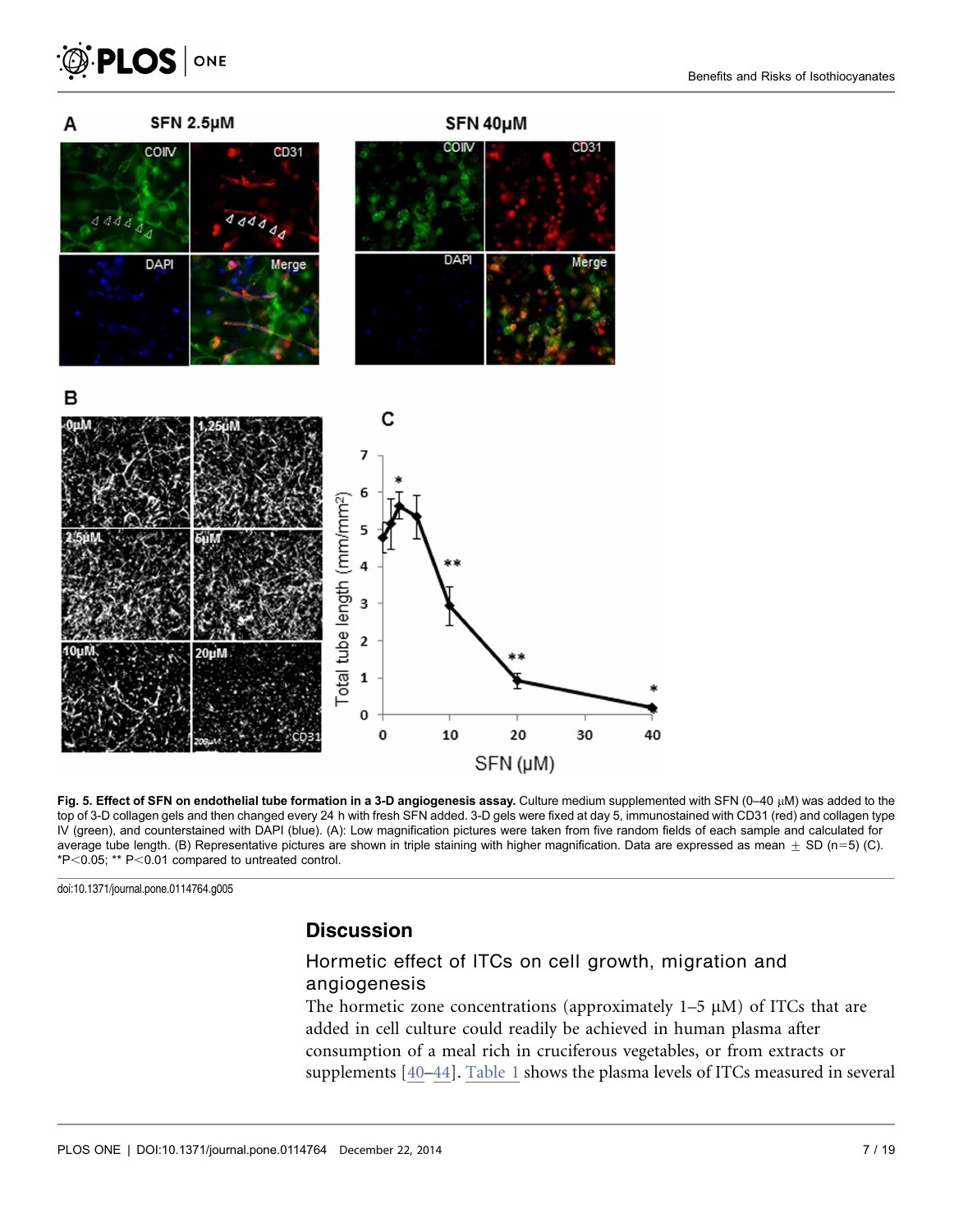| <b>Study type</b>             | Subjects (n) | <b>Dose</b>                                                | Plasma conc. $(\mu M)$ Refs |                               |
|-------------------------------|--------------|------------------------------------------------------------|-----------------------------|-------------------------------|
| Metabolisms, pharmacokinetics | 4            | 200 $\mu$ mol ITCs (largely SFN)                           | $0.94 - 2.27$               | Ye <i>et al.</i> , 2002 [40]. |
| Metabolism                    | 16           | GST(+): 107 & 345.8 µmol SFN; GST(-): 95 &<br>342 µmol SFN | 2.2; 7.3 2.3; 7.4           | Gasper et al., 2005<br>41]    |
| Metabolism                    | 4            | 70 or 120 $\mu$ mol SFN                                    | $0.9$ or $2.1$              | Cramer et al., 2011<br>$[42]$ |
| Bioavailability               | 12           | 150 µmol glucoraphanin                                     | 2.2                         | Clarke et al., 2011<br>$[43]$ |
| Pharmacokinetics              | 4            | 100 g watercress                                           | 0.928 ( $\pm$ 0.25)         | Ji et al., 2003 [44].         |

#### <span id="page-7-0"></span>Table 1. Human studies with plasma levels of dietary ITCs.

doi:10.1371/journal.pone.0114764.t001

human studies (see also reference [\[45\]](#page-16-0)). SFN is derived from the action of the endogenous enzyme, myrosinase on the glucosinolate, glucoraphanin which is found in cruciferous vegetables. The glucosinolate contents of common Brassica are available from a database developed by McNaughton and Marks [\[46\]](#page-16-0). The highest glucosinolate value was from cress (389 mg/100 g fresh weight) while the lowest value was from Chinese cabbage (20 mg/100 g fresh weight), although cultivar type and growing conditions both influence these figures. Broccoli contains 61.7 mg/100 g (19.3–127.5 mg glucoraphinin/100 g) [\[46\]](#page-16-0), which is equivalent to 141.3 µmol SFN/100 g  $(44.2–292.1 \text{ µmol}/100 \text{ g}$  fresh weight) if the conversion is 100% efficient. Food processing and cooking conditions are crucial factors in influencing the activity of myrosinase, and subsequent formation of ITCs  $[47]$ . The main influence on the ensuing production of ITCs *in vivo* is how the brassica vegetables have been cooked [\[48\]](#page-16-0). Extensive studies of SFN have provided convincing evidence that SFN is a chemopreventive agent [\[49,](#page-16-0) [50\]](#page-16-0); and the mechanisms of its action involves the induction of phase II enzymes, cell cycle arrest and apoptosis [\[16,](#page-14-0) [51](#page-16-0)[\]](#page-14-0).

In general, findings from epidemiological studies on the association between vegetable intake and cancer risk are inconsistent. A high intake of cruciferous vegetables has, however, been shown to decrease the risk of several types of cancer, including those of colon and lung [\[52,](#page-16-0) [53\].](#page-16-0) If the hormetic effects of ITCs are involved in cancer growth, the overall biological impact of cruciferous vegetable on cancer risk becomes much more complicated. However, if a low dose of ITCs promotes cancer cell growth it may help to explain why epidemiological studies do not show a consistent association between cruciferous vegetable intake and the risk of cancer. Therefore, it is crucial to understand the mechanisms of action of the hormetic effects of ITCs. In in vitro cell cultures, the mechanisms by which low doses of SFN promote cell growth may be related to the effect SFN has on the activation of growth promoting molecules (such as HER2, RAS, RAF, MEK, ERK, PI3K, AKT and mTOR), signal transduction pathways such as NF-kB, FOXO, HIF, Nrf2, autophagy and receptors [\[54–56\]](#page-16-0).

Autophagy involves the formation of double-membraned vesicles (autophagosomes), which encapsulate the cytoplasm and organelles and fuse with lysosomes, leading to degradation of the contents of the vesicle [\[57\].](#page-16-0) SFN is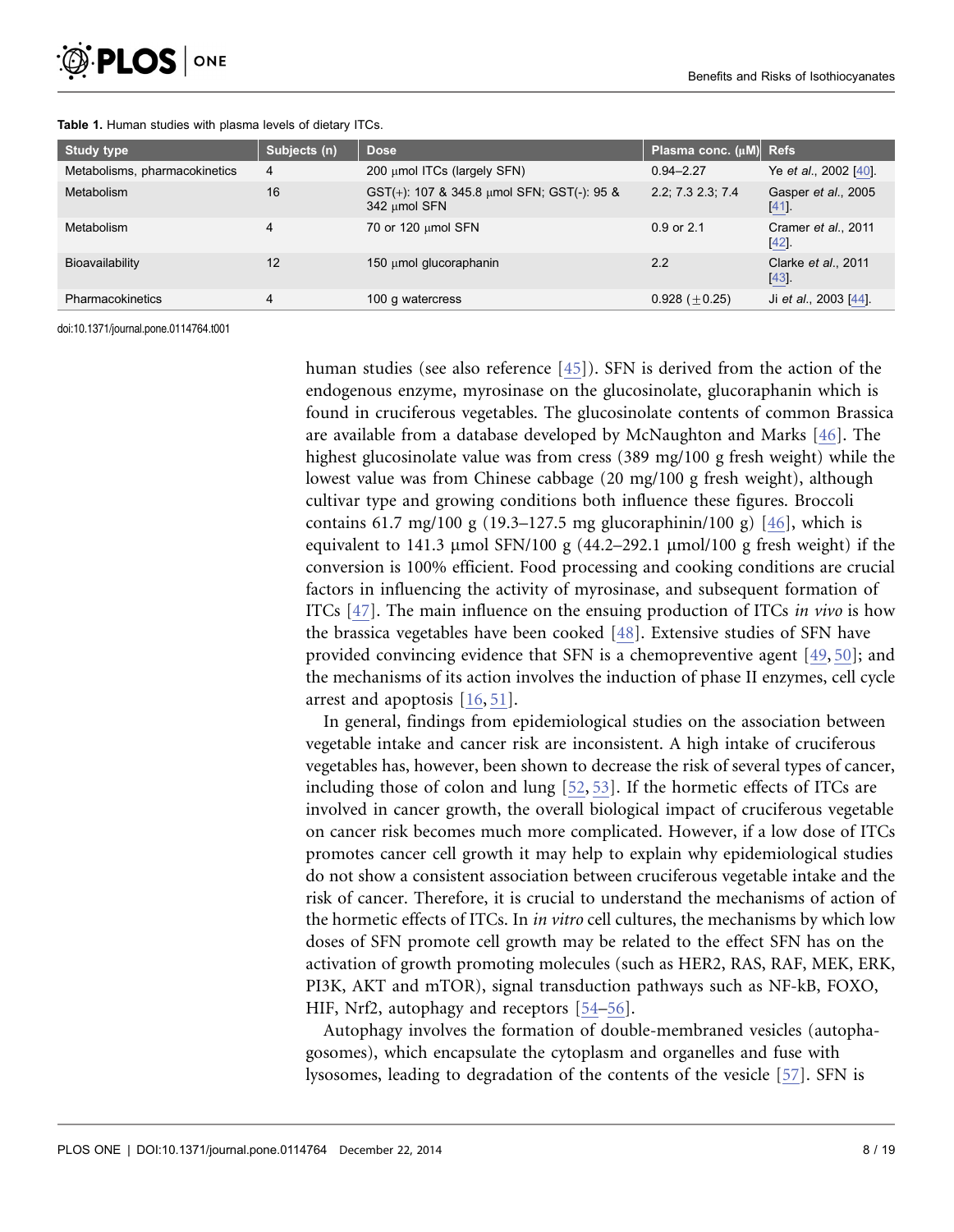known to be an inducer of autophagy [\[58\],](#page-16-0) but it is unclear how induction of autophagy is associated with suppression of cell migration. Other potential targets of SFN may include matrix metalloproteinases (MMPs), microtubules, collagens and integrins, survivin and zinc finger E-box binding homeobox 1 (ZEB1) [\[59\].](#page-16-0) A very recent study suggests that activation of autophagy is associated with chemoresistance, and that histone deacetylase (HDAC)10 protects neuroblastoma cells from cytotoxic agents by mediating autophagy [\[55\].](#page-16-0) This work indicates that co-treatment with HDAC10 inhibitor and a chemotherapeutic drug (doxorubicin) is a promising way to improve treatment response. Another study suggests that Notch activation is largely dispensable for SFN-mediated inhibition of cell migration in human prostate cancers [\[60\]](#page-16-0), and this could be a therapeutic advantage as Notch activation is common in human prostate cancers. High constitutive levels of Nrf2 occur in many tumours, whilst overexpression of Nrf2 in cancer cells protects them from the cytotoxic effects of anticancer therapies, resulting in chemoresistance [\[22,](#page-15-0) [61](#page-16-0)[\]](#page-15-0). There are interactions between ITCs and Se in the up-regulation of thioredoxin reductase (TR-1) and glutathione peroxidase 2 (GPx2) [\[30\]](#page-15-0) and it is clear that ITCs and Se exhibit a plethora of multi-targeted effects in cancer chemoprevention. Interestingly, Se also promotes the migration and invasion of prostate cancer PC3 cells [\[62\].](#page-16-0)

#### Assessment of the hormetic effect of ITCs

Consumption of cruciferous vegetables would not only provide ITCs but also contribute other nutrients and phytochemicals, including tocopherols, flavonoids, ascorbate and Se. These components could counteract/interact with the prooxidant/antioxidant activities of ITCs. Based on the hormetic nature of ITCs, consumption of a quantity of cruciferous vegetables that provide a hormetic level of ITCs in plasma could be a risk factor for those who have transformed cells in the body. A schematic diagram for analysing the benefits and risks of dietary ITCs is proposed in [Fig. 6](#page-9-0). For all dietary compounds and toxic substances, ''the dose makes the poison'' [wording simplified from ''all things are poison, and nothing is without poison; only the dose permits something not to be poisonous'' (Paracelsus, 1493–1541)]. For dietary ITCs, there should be a ''no effect level'' prior to the detection of any biological effects. Indeed, the level of ITCs in the plasma of a majority of the population is likely to be much lower than  $sub-\mu M$ and may not exert any biological effects on cells. However, following increased intakes, such as in the trials listed in [Table 1](#page-7-0) or for individuals taking supplements, the plasma ITC levels could reach the hormetic zone concentrations. Typical characteristics of the hormetic zone (dose A-C) includes low concentrations stimulating and high concentrations inhibiting effects. For SFN, the hormetic zone is found to be  $1-5 \mu M$  in the *in vitro* cell culture experiments, although the dose-effects found in vitro experiments should not be directly extrapolated to humans. It is possible that the hormetic zone and the No Observed Adverse Effect Level (NOAEL, dose C) in humans is significantly different. In order to maximise the beneficial effect and minimise the risk, both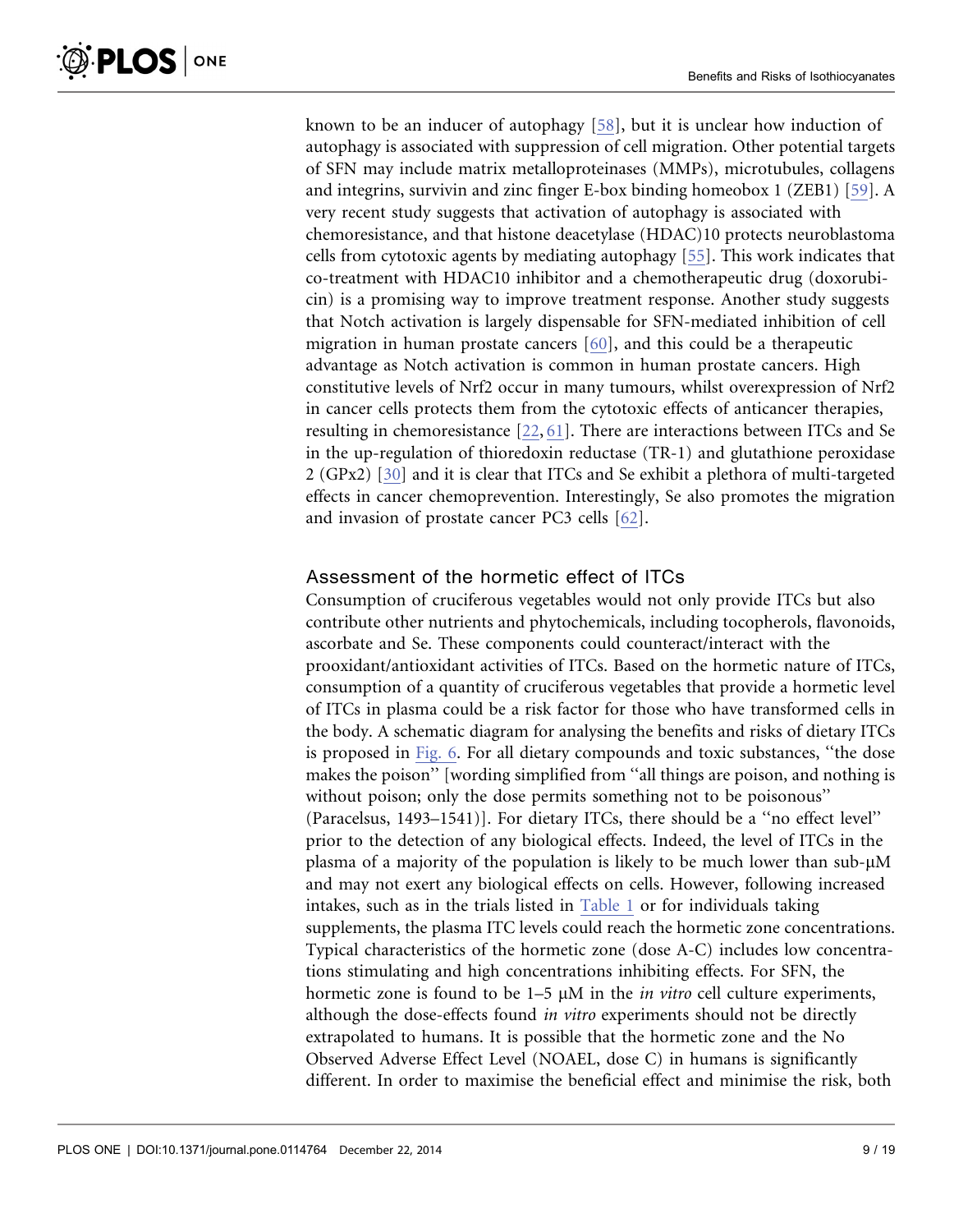<span id="page-9-0"></span>

Fig. 6. A schematic diagram on the hormetic effect of ITCs. For all cell types, dosage range 0-A is safe. In the majority of diets, the intakes of hormetic phytochemicals are likely to fall within this safe range. For normal cells, dose B could be used promote new blood vessel formation or promote wound healing; doses  $>$ C are toxic. For tumour cells, doses between A and C should be avoided; and doses  $>C$  to D could be used for chemotherapy.

doi:10.1371/journal.pone.0114764.g006

genetic factors and interactions between dietary components should be considered. For example, genetic polymorphisms of glutathione transferases (GSTs) affect SFN metabolism and the risk of cancer [\[63\].](#page-17-0) On the other hand, supplementation with cruciferous vegetables increased GSTA1/2 activity, the effect being most marked in GSTM1-null/GSTT1-null men [\[64\].](#page-17-0) Although there are currently few epidemiological studies that employ genotyping, research of this nature will increase in the future and it is likely the nutrigenetics will provide a basis for personalised medicine and nutrition. Interactions between bioactive phytochemicals and nutrients may contribute to the overall benefits and risks of ITCs depending on the health status of the individuals. The inductions of Nrf2 and antioxidant enzymes such as TR-1 could also be of either benefit or risk depending on the nature of the target cells (normal *vs* tumour).

#### Where are we now? How can we maximise the benefits and minimise the risks?

Thirty years ago, researchers focused on the potential toxic (goitrogenic) properties of glucosinolate breakdown products [\[65\]](#page-17-0). In 1992, sulforaphane was isolated from broccoli and anti-carcinogenic studies were based on its potent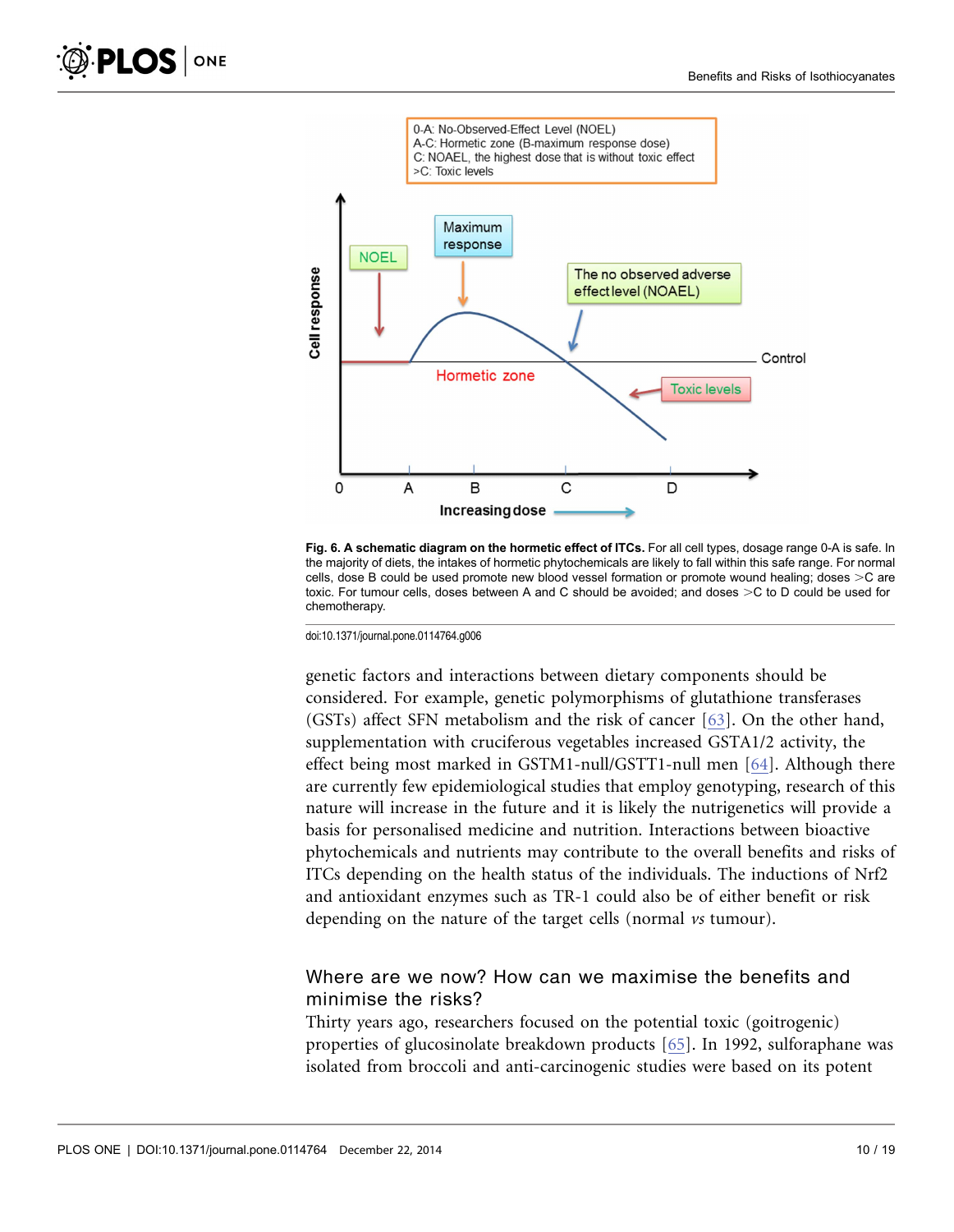activity in the induction of phase II enzymes [\[12,](#page-14-0) [66](#page-17-0)[\].](#page-14-0) Over the last decade, many Nrf2 inducers including ITCs, resveratrol, catechin, cucurmin, and quercetin have been reported [\[67,](#page-17-0) [68\]](#page-17-0) with both chemopreventive and oncogenic activities [\[69–](#page-17-0) [71\].](#page-17-0) Recently, two Nrf2 inhibitors, brusatol (from the seeds of Brucea sumatrana) and trigonelline (from coffee) were reported to enhance the efficacy of anticancer therapy [\[72,](#page-17-0) [73\]](#page-17-0). Moreover, Nrf2 knockdown has been shown to inhibit tumour growth, increase the efficacy of chemotherapy in cervical cancer  $[74]$ , and inhibit the angiogenesis of rat cardiac micro-vascular endothelial cells under hypoxic conditions [\[75\]](#page-17-0). Therefore, it is clear that the role of Nrf2 in cancer development is a topic of controversy and Nrf2 activators such as SFN and other ITCs may contribute both benefits and risks in cancer development.

An understanding of the complex plethora and divergent natures of ITCs and other dietary Nrf2 activators and their hormetic dose responses, combined with an accurate diagnosis (stage of cancer), and genetic analysis may, in the not-toodistant future, initiate the significant potential that personalised medicine may have. New diagnostic techniques exploiting gold nanoparticles can spot tumourlike masses as small as 5 mm in the liver [\[76\].](#page-17-0) Gold nanoparticles with a polyelectrolyte coating can make even smaller tumours visible through X-ray scatter imaging, thereby enabling earlier diagnosis. Once tumours can be diagnosed at such a very early stage, a potential therapeutic approach could be the nanoencapsulation of cancer-fighting phytochemicals or drugs through monitored and targeted delivery [\[77\].](#page-17-0) But, it must be remembered that ITCs at high concentrations are also toxic towards normal cells. Adverse effects have been reported in *in vitro* studies using 10–30 μM SFN, including induction of DNA, RNA and mitochondrial damage [\[78–80\].](#page-17-0) Moreover, there was also a case report of liver toxicity in an individual who consumed 800 ml broccoli soup a day for 4 weeks [\[81\].](#page-17-0) Low levels of ITCs can generate reactive oxygen species (ROS), and activate Nrf2-ARE to switch on antioxidant enzymes. Although high levels of ROS can damage protein, lipids and DNA in cells, low levels of ROS can play an important role in immune defence, antibacterial action, vascular tone, and signal transduction [\[82\].](#page-17-0) Recently, James Watson hypothesised that diabetes, dementias, cardiovascular disease and some cancers are all linked to a failure to generate sufficient ROS [\[83\].](#page-17-0) The challenge is to define the balance between the generation of ROS and the antioxidant capacity in each type of cells. For dietary ITCs, it is important to define the optimal range of intakes for promoting health. Nevertheless, further human studies are required to establish the personalised optimal doses, safety and efficacy profiles using more sensitive biomarkers.

### Materials and Methods

#### Materials

Sulforaphane was purchased from Enzo Life Sciences (UK). Sodium selenite, dimethylsulfoxide (DMSO), hydrogen peroxide, Bradford reagent, methylthiazolyldiphenyl-tetrazolium bromide (MTT), phenylmethylsulfonyl fluoride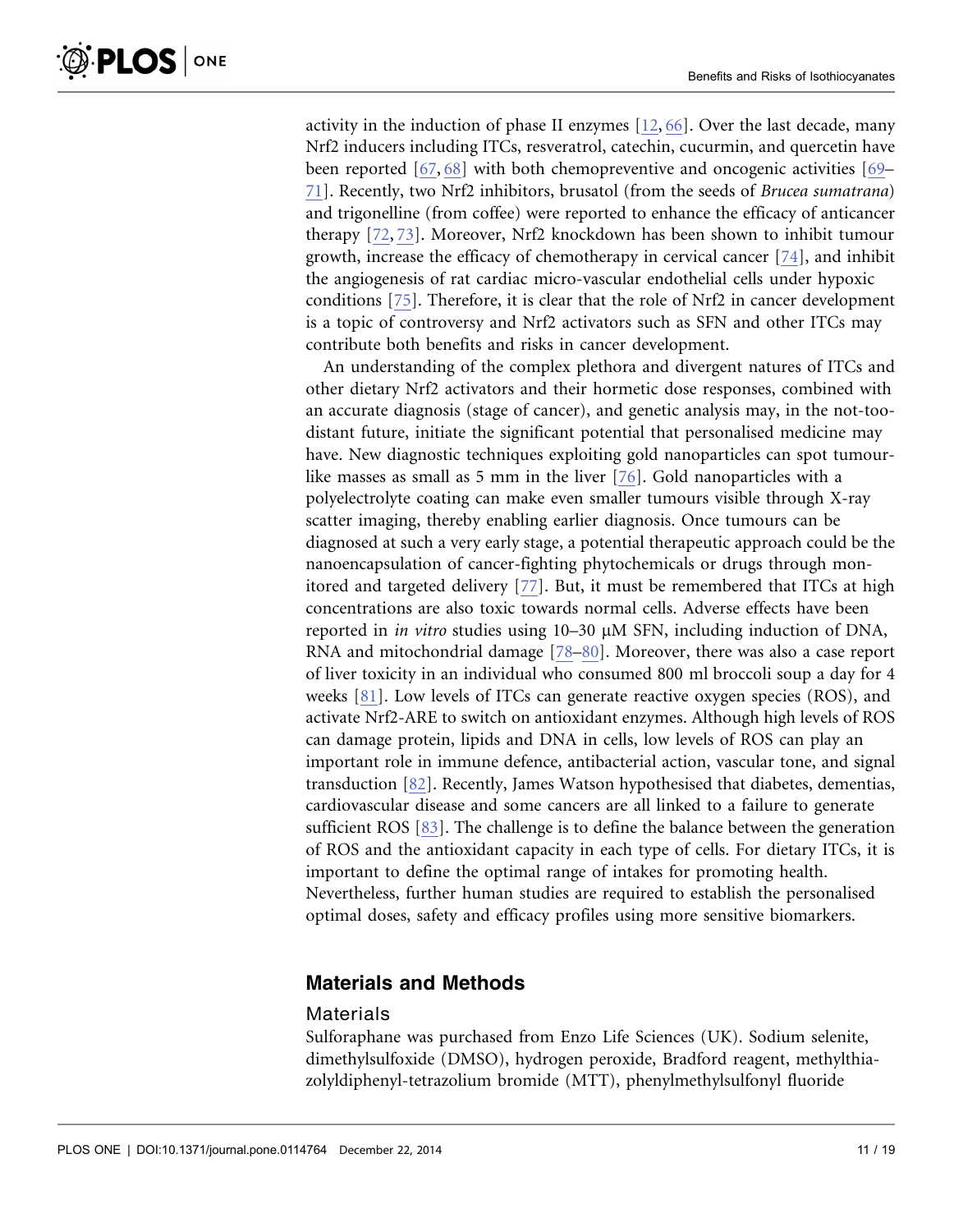(PMSF), and all other materials and reagents were purchased from Sigma-Aldrich (UK). Rabbit polyclonal primary antibodies to Nrf2, Sam68 and horseradish peroxidase (HRP)-conjugated goat anti-rabbit IgG as secondary antibodies were all obtained from Santa Cruz Biotechnology Inc. (Heidelberg, Germany). Anticollagen IV and anti-human CD31/PECAM-1 were purchased from Millipore and BD Biosciences (UK), respectively. Secondary antibodies conjugated with Cy2 and Cy3 were purchased from Jackson Immuno Research (UK). Mini-complete proteinase inhibitor and WST-1 reagent were purchased from Roche Applied Sciences (UK). Electrophoresis and Western blotting supplies were supplied by Bio-Rad (UK). The enhanced chemiluminescence (ECL) kit was purchased from GE Healthcare (UK).

## Cell culture

Immortalised human hepatocytes (defined as HHL-5) were kindly supplied by Dr Arvind Patel, Medical Research Council (MRC) Virology Unit (Glasgow, UK) [\[84\].](#page-17-0) All other cell lines were purchased from ATCC. Cells were routinely cultured in DMEM supplemented with foetal bovine serum (10%), 2 mM glutamine, penicillin (100 U/ml) and streptomycin (100  $\mu$ g/ml) under 5% CO<sub>2</sub> in air at 37°C.

# Cell proliferation assay

The cell proliferation MTT assay was employed to detect the toxicity of SFN (1– 160  $\mu$ M) on cultured cells. When cells were at approximately 70–80% confluence, cells were exposed to various concentrations of SFN for different times using DMSO (0.1%) as control. After all treatments, the medium was removed, 5 mg/ ml MTT was added, and incubated at 37℃ for 1 h to allow the MTT to be metabolized. Then the formazan produced was re-suspended in 100 µl DMSO per well. The final absorbance in the wells was recorded using a microplate reader (BMG Labtech Ltd, UK) at a wavelength of 550 nm and a reference wavelength of 650 nm.

### Cell migration assay

Cell migration was quantified using a ThinCert cell culture inserts cell migration assay (Greiner Bio-One Ltd.). After overnight starvation in serum free medium, cells were treated with various concentrations of SFN for 24 h, the cells migrating through a PET membrane were labelled fluorescently with Calcein-AM and quantified by microplate reader (BMG Labtech Ltd, UK) with an excitation wavelength of 485 nm and emission wavelength of 525 nm.

# Protein extraction and Western blot Analysis

For total protein, HHL-5 cells were washed twice with ice-cold PBS, harvested by scraping in 20 mM Tris-HCl (pH 8), 150 mM NaCl, 2 mM EDTA, 10% glycerol, 1% Nonidet P40 (NP-40) containing mini-complete proteinase inhibitor. The cell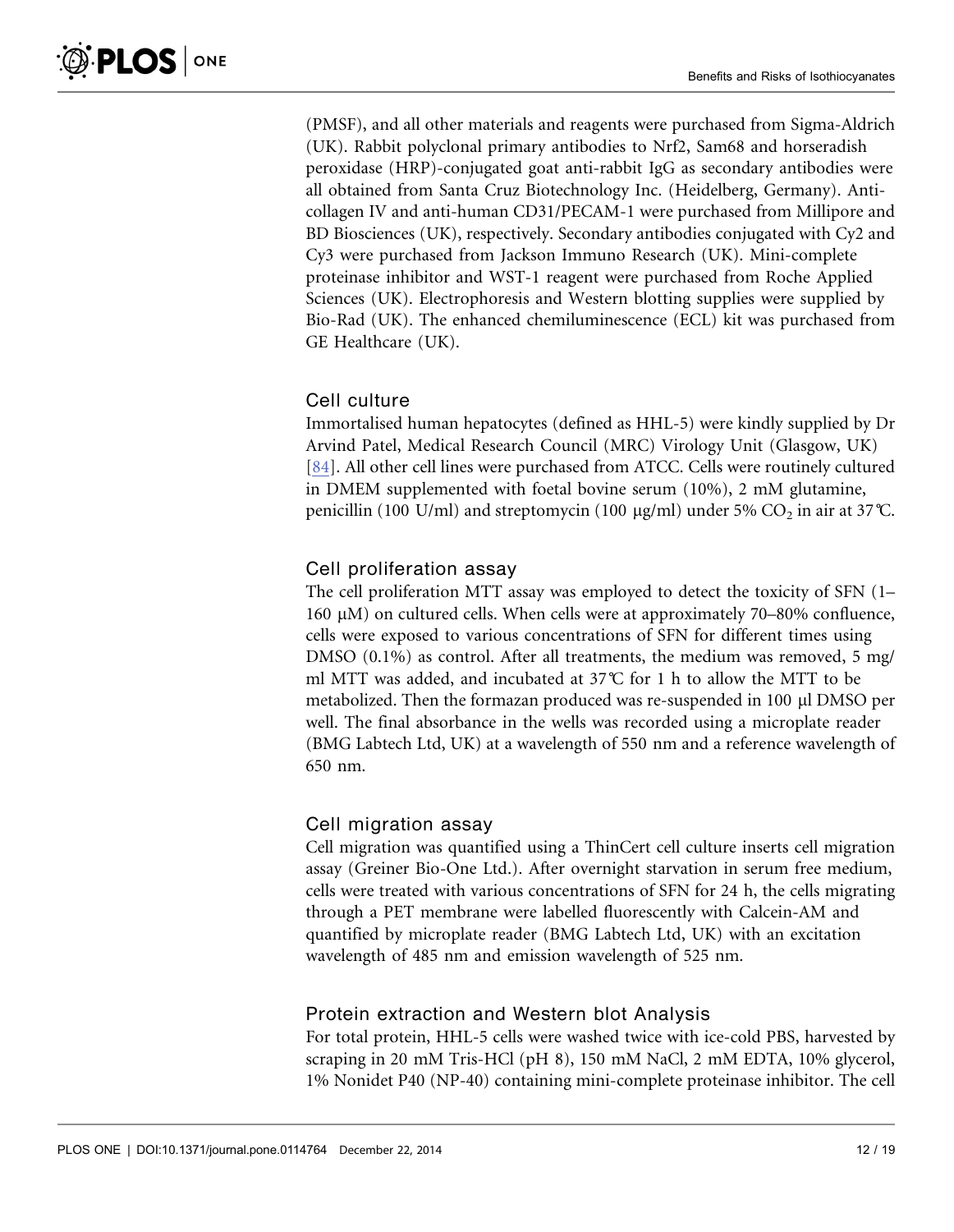suspensions were placed in an ice bath for 20 min and then centrifuged at 12,000 g for 15 min at  $4^{\circ}$ C. Supernatant was collected and the protein concentration determined by the Bradford Brilliant Blue G dye-binding assay of using BSA as a standard. For the nuclear protein, the extraction was performed by using a Nuclear Extract Kit (Active Motif, UK), following the manufacturer's instructions.

Protein extracts were heated at 95℃ for 5 min in loading buffer and loaded onto 10% SDS-polyacrylamide gels together with a molecular weight marker. After routine electrophoresis and transfer, the polyvinylidene difluoride (PVDF) membrane was blocked with 5% fat free milk in PBST (0.05% Tween 20) for 1 h and incubated with a specific primary antibody in 5% milk in PBST for 1 h. The membrane was washed three times for 45 min with PBST and then incubated with the secondary antibody diluted with 5% milk in PBST for 1 h. After three further washes for 45 min with PBST, the antibody binding was determined using an ECL kit (GE Healthcare, UK) and densitometry was measured by Fluor Chem Imager (Alpha Innotech, San Leandro, CA).

#### Angiogenesis assay - tube formation in a 3-D model

Human umbilical vein endothelial cells (HUVEC) and pericytes (PVC) were co-cultured in collagen type I gel as described previously [\[85\].](#page-18-0) SFN  $(0-40 \mu M)$  was added to the medium (top of 3-D collagen gel) and the medium was changed every 24 h with fresh SFN added. At day 5, samples were fixed, immunostained with CD31 and collagen type IV and counterstained with DAPI. Magnification pictures were taken from five random fields of each sample and average tube length measured.

### **Statistics**

Data are represented as the mean  $\pm$  SD. The differences between the groups were examined using one-way ANOVA test, or student's t-test. A  $p$  value <0.05 was considered to be statistically significant.  $IC_{50}$  values of SFN and  $H_2O_2$  were determined using CalcuSyn Software (Biosoft, UK).

# Conclusions and Future Perspectives

Based on findings from the research reported here, greater effort should be expended on the evaluation of the interactive/synergistic effects on the cancer risk of various phytochemicals and phytochemical-rich foods. Risk/benefit assessment of ITCs and other dietary bioactives may be linked to genotype, health status or tumour stage, and of course the dose, all of which must be included in future research priorities. More precise dietary guidelines and policies for cancer prevention could also be developed based on the understanding of these fundamental factors. There are at least five ongoing human trials using SFN or broccoli sprout preparations registered with <http://www.clinicaltrials.gov/> and it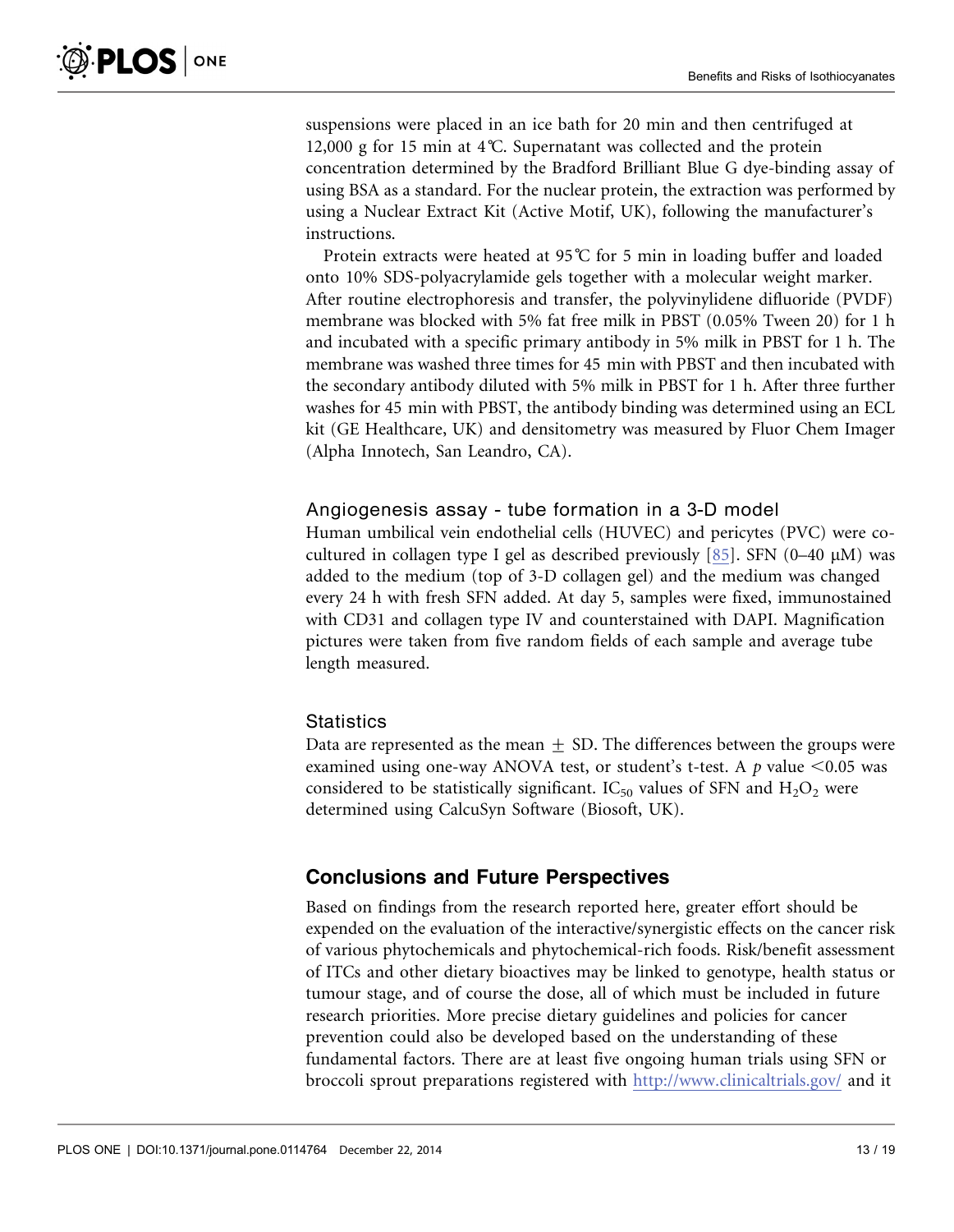will be of great interest to study the results in coming years. In the absence of precise knowledge in these areas, it is considered prudent to study the molecular mechanisms of the interactions between ITCs and other bioactives/nutrients in cell cultures and animal models prior to undertaking large, very expensive human trials. In this sense, b-carotene has been a good example. In observational studies, high intake of carotenoids from food has been associated with reduced risk of cancer. However, observational studies are inherently unreliable and it would be a big mistake to conduct human trials without having sufficient information about the mechanisms of action in cells. In intervention trials,  $\beta$ -carotene supplements have not been found to offer any benefits; in fact, when taken in high doses for a long period of time, they slightly increased the risk of some forms of cancer [\[86\]](#page-18-0). However, this is an area of activity that is rapidly developing and this assessment may well need to be revisited in the light of emerging scientific data. These results show that low concentrations of ITCs especially SFN may be potentially beneficial or harmful, depending on the endpoint of interest and the cell type, i.e. beneficial to normal angiogenesis and harmful in promotion of cancer cell growth. SFN is important because it is present in our normal diet from cruciferous vegetables and also because of its commercial applications (there are many different brands of broccoli extracts marketed as supplements). Based on the hormetic dose response, nutraceutical producers should carefully consider the efficacy of the application of ITC/SFN-rich products/supplements. On the basis of their biphasic effects on cell growth and migration, there is no doubt that ITCs belong to the so-called hormetic class of phytochemicals.

In summary, low concentrations of ITCs can potentially be either beneficial or harmful. Since there is little selectivity in the hormetic effect, the benefits or risks of ITCs at lower doses could be different in normal and tumour cells. In tumour cells, low doses of SFN could have the capability to increase the risk of tumour development. In contrast, in normal endothelial cells, SFN could be significantly cardio-protective (angiogenetic). This type of conflict between beneficial and harmful effects is not uncommon and may be related to the different biological systems, tissues and chemical agents under investigation [\[87\]](#page-18-0). The evidence regarding the hormetic dose response induced by SFN is obvious, but the relevant molecular mechanisms are not fully understood, and thus deserve greater attention in future research. Nutrition scientists and oncologists should be aware of the potential risks of dietary ITCs, especially of the possible role of hormesis if they are used as food supplements. Finally, the majority of the available evidence described above is based on *in vitro* cell culture experiments. Research is also needed to evaluate the relative risks, as well as benefits, of the hormetic effects in medium- to long-term supplementation with dietary ITCs and other phytochemicals in animal studies and small scale human trials.

# Acknowledgments

The authors are grateful to Dr Arvind Patel (MRC Virology Unit, Glasgow) for providing the immortalised human hepatocytes. The authors also wish to thank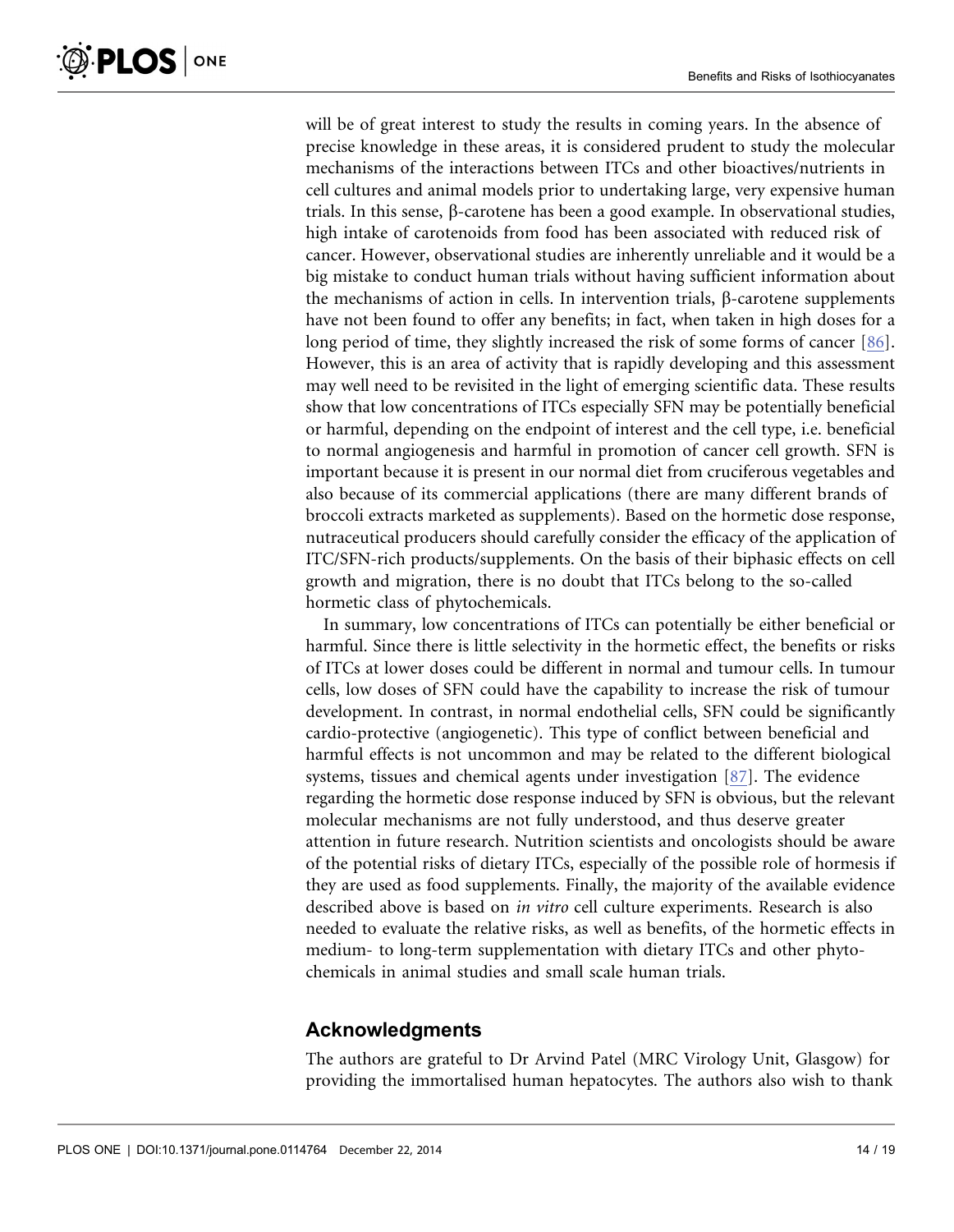<span id="page-14-0"></span>previous group members and colleagues Mr Jim Bacon and Professor Sue Fairweather-Tait for helpful discussions during the preparation of this manuscript.

#### Author Contributions

Conceived and designed the experiments: YB ZZ. Performed the experiments: WW ZZ YB. Analyzed the data: WW ZZ YB. Contributed reagents/materials/ analysis tools: YB WW ZZ CS. Wrote the paper: YB WW ZZ CS.

#### References

- 1. Calabrese EJ, Iavicoli I, Calabrese V (2013) Hormesis: its impact on medicine and health. Hum Exp Toxicol 32: 120–152.
- 2. Calabrese EJ (2005) Cancer biology and hormesis: human tumor cell lines commonly display hormetic (biphasic) dose responses. Crit Rev Toxicol 35: 463–582.
- 3. Mattson MP (2008) Dietary factors, hormesis and health. Ageing Res Rev 7: 43–48.
- 4. Son TG, Camandola S, Mattson MP (2008) Hormetic dietary phytochemicals. Neuromolecular Med 10: 236–246.
- 5. Calabrese EJ, Mattson MP, Calabrese V (2010) Resveratrol commonly displays hormesis: occurrence and biomedical significance. Hum Exp Toxicol 29: 980–1015.
- 6. Speciale A, Chirafisi J, Saija A, Cimino F (2011) Nutritional antioxidants and adaptive cell responses: an update. Curr Mol Med 11: 770–789.
- 7. Pietsch K, Saul N, Chakrabarti S, Sturzenbaum SR, Menzel R, et al. (2011) Hormetins, antioxidants and prooxidants: defining quercetin-, caffeic acid- and rosmarinic acid-mediated life extension in C. elegans. Biogerontology 12: 329–347.
- 8. Vargas AJ, Burd R (2010) Hormesis and synergy: pathways and mechanisms of quercetin in cancer prevention and management. Nutr Rev 68: 418–428.
- 9. Cornelius C, Perrotta R, Graziano A, Calabrese EJ, Calabrese V (2013) Stress responses, vitagenes and hormesis as critical determinants in aging and longevity: Mitochondria as a "chi". Immun Ageing 10: 15.
- 10. Mattson MP (2008) Hormesis defined. Ageing Res Rev 7: 1–7.
- 11. Thimmulappa RK, Mai KH, Srisuma S, Kensler TW, Yamamoto M, et al. (2002) Identification of Nrf2 regulated genes induced by the chemopreventive agent sulforaphane by oligonucleotide microarray. Cancer Res 62: 5196–5203.
- 12. Zhang Y, Talalay P, Cho CG, Posner GH (1992) A major inducer of anticarcinogenic protective enzymes from broccoli: isolation and elucidation of structure. Proc Natl Acad Sci U S A 89: 2399–2403.
- 13. Cheung KL, Kong AN (2010) Molecular targets of dietary phenethyl isothiocyanate and sulforaphane for cancer chemoprevention. AAPS J 12: 87–97.
- 14. Jakubikova J, Sedlak J, Bacon J, Goldson A, Bao Y (2005) Effects of MEK1 and PI3K inhibitors on allyl-, benzyl- and phenylethyl-isothiocyanate-induced G2/M arrest and cell death in Caco-2 cells. Int J Oncol 27: 1449–1458.
- 15. Gupta P, Kim B, Kim SH, Srivastava SK (2014) Molecular targets of isothiocyanates in cancer: Recent advances. Mol Nutr Food Res.
- 16. Gamet-Payrastre L, Li P, Lumeau S, Cassar G, Dupont MA, et al. (2000) Sulforaphane, a naturally occurring isothiocyanate, induces cell cycle arrest and apoptosis in HT29 human colon cancer cells. Cancer Res 60: 1426–1433.
- 17. Suppipat K, Park CS, Shen Y, Zhu X, Lacorazza HD (2012) Sulforaphane induces cell cycle arrest and apoptosis in acute lymphoblastic leukemia cells. PLoS One 7: e51251.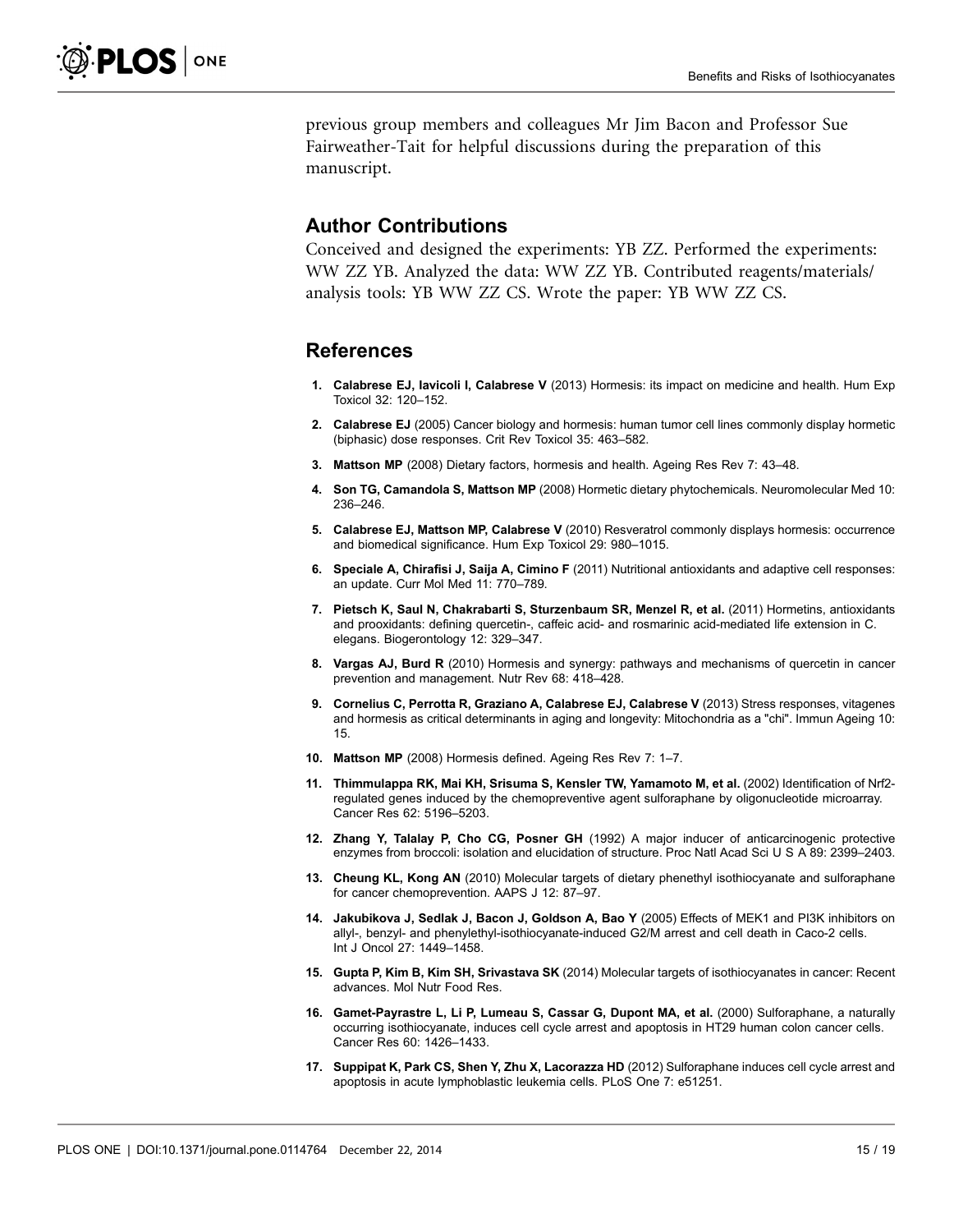- <span id="page-15-0"></span>18. Yu X, Kensler T (2005) Nrf2 as a target for cancer chemoprevention. Mutat Res 591: 93–102.
- 19. Hayes JD, McMahon M, Chowdhry S, Dinkova-Kostova AT (2010) Cancer chemoprevention mechanisms mediated through the Keap1-Nrf2 pathway. Antioxid Redox Signal 13: 1713–1748.
- 20. Kensler TW, Egner PA, Agyeman AS, Visvanathan K, Groopman JD, et al. (2013) Keap1-nrf2 signaling: a target for cancer prevention by sulforaphane. Top Curr Chem 329: 163–177.
- 21. Lau A, Villeneuve NF, Sun Z, Wong PK, Zhang DD (2008) Dual roles of Nrf2 in cancer. Pharmacol Res 58: 262–270.
- 22. Wang XJ, Sun Z, Villeneuve NF, Zhang S, Zhao F, et al. (2008) Nrf2 enhances resistance of cancer cells to chemotherapeutic drugs, the dark side of Nrf2. Carcinogenesis 29: 1235–1243.
- 23. DeNicola GM, Karreth FA, Humpton TJ, Gopinathan A, Wei C, et al. (2011) Oncogene-induced Nrf2 transcription promotes ROS detoxification and tumorigenesis. Nature 475: 106–109.
- 24. Zhang DD (2010) The Nrf2-Keap1-ARE signaling pathway: The regulation and dual function of Nrf2 in cancer. Antioxid Redox Signal 13: 1623–1626.
- 25. Kensler TW, Wakabayashi N (2010) Nrf2: friend or foe for chemoprevention? Carcinogenesis 31: 90– 99.
- 26. Mitsuishi Y, Motohashi H, Yamamoto M (2012) The Keap1-Nrf2 system in cancers: stress response and anabolic metabolism. Front Oncol 2: 200.
- 27. Homma S, Ishii Y, Morishima Y, Yamadori T, Matsuno Y, et al. (2009) Nrf2 enhances cell proliferation and resistance to anticancer drugs in human lung cancer. Clin Cancer Res 15: 3423–3432.
- 28. Lister A, Nediadi T, Kitteringham NR, Campbell F, Costello E, et al. (2011) Nrf2 is overexpressed in pancreatic cancer: implications for cell proliferation and therapy. Mol Cancer 10: 37.
- 29. Li D, Wang W, Shan YJ, Barrera LN, Howie AF, et al. (2012) Synergy between sulforaphane and selenium in the up-regulation of thioredoxin reductase and protection against hydrogen peroxideinduced cell death in human hepatocytes. Food Chemistry 133: 300–307.
- 30. Barrera LN, Cassidy A, Wang W, Wei T, Belshaw NJ, et al. (2012) TrxR1 and GPx2 are potently induced by isothiocyanates and selenium, and mutually cooperate to protect Caco-2 cells against free radical-mediated cell death. Biochim Biophys Acta 1823: 1914–1924.
- 31. Zanichelli F, Capasso S, Cipollaro M, Pagnotta E, Carteni M, et al. (2012) Dose-dependent effects of R-sulforaphane isothiocyanate on the biology of human mesenchymal stem cells, at dietary amounts, it promotes cell proliferation and reduces senescence and apoptosis, while at anti-cancer drug doses, it has a cytotoxic effect. Age (Dordr) 34: 281–293.
- 32. Misiewicz I, Skupinska K, Kowalska E, Lubinski J, Kasprzycka-Guttman T (2004) Sulforaphanemediated induction of a phase 2 detoxifying enzyme NAD(P)H: quinone reductase and apoptosis in human lymphoblastoid cells. Acta Biochim Pol 51: 711–721.
- 33. Jackson SJ, Singletary KW (2004) Sulforaphane inhibits human MCF-7 mammary cancer cell mitotic progression and tubulin polymerization. J Nutr 134: 2229–2236.
- 34. Melchini A, Needs PW, Mithen RF, Traka MH (2012) Enhanced in vitro biological activity of synthetic 2-(2-pyridyl) ethyl isothiocyanate compared to natural 4-(methylsulfinyl) butyl isothiocyanate. J Med Chem 55: 9682–9692.
- 35. Li Y, Paonessa JD, Zhang Y (2012) Mechanism of chemical activation of Nrf2. PLoS One 7: e35122.
- 36. Giudice A, Montella M (2006) Activation of the Nrf2-ARE signaling pathway: a promising strategy in cancer prevention. Bioessays 28: 169–181.
- 37. Shelton P, Jaiswal AK (2013) The transcription factor NF-E2-related factor 2 (Nrf2): a protooncogene? FASEB J 27: 414–423.
- 38. Brigelius-Flohe R, Muller M, Lippmann D, Kipp AP (2012) The yin and yang of nrf2-regulated selenoproteins in carcinogenesis. Int J Cell Biol 2012: 486147.
- 39. Nishikawa T, Tsuno NH, Okaji Y, Sunami E, Shuno Y, et al. (2010) The inhibition of autophagy potentiates anti-angiogenic effects of sulforaphane by inducing apoptosis. Angiogenesis 13: 227–238.
- 40. Ye L, Dinkova-Kostova AT, Wade KL, Zhang Y, Shapiro TA, et al. (2002) Quantitative determination of dithiocarbamates in human plasma, serum, erythrocytes and urine: pharmacokinetics of broccoli sprout isothiocyanates in humans. Clin Chim Acta 316: 43–53.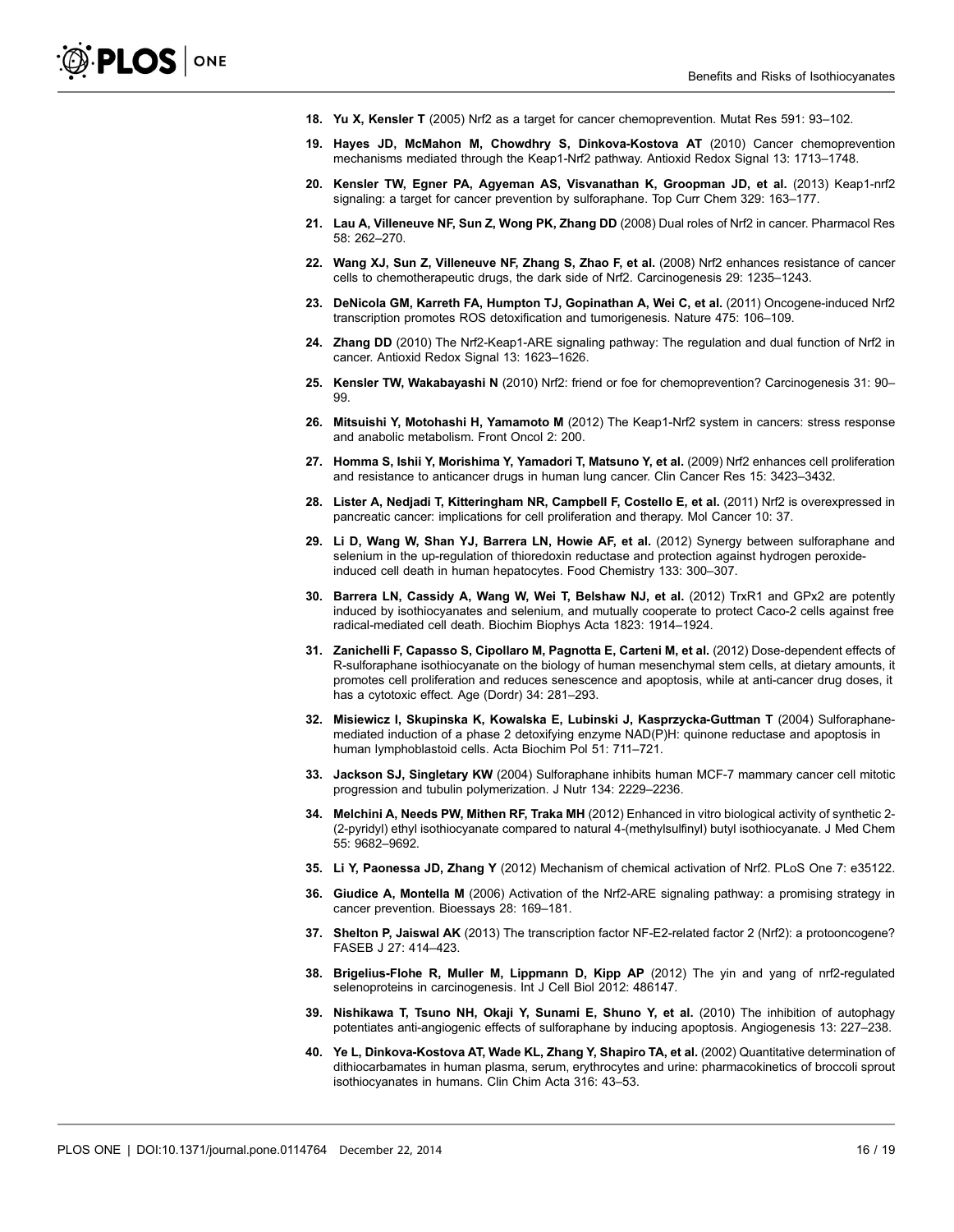- <span id="page-16-0"></span>41. Gasper AV, Al-Janobi A, Smith JA, Bacon JR, Fortun P, et al. (2005) Glutathione S-transferase M1 polymorphism and metabolism of sulforaphane from standard and high-glucosinolate broccoli. Am J Clin Nutr 82: 1283–1291.
- 42. Cramer JM, Jeffery EH (2011) Sulforaphane absorption and excretion following ingestion of a semipurified broccoli powder rich in glucoraphanin and broccoli sprouts in healthy men. Nutr Cancer 63: 196– 201.
- 43. Clarke JD, Hsu A, Riedl K, Bella D, Schwartz SJ, et al. (2011) Bioavailability and inter-conversion of sulforaphane and erucin in human subjects consuming broccoli sprouts or broccoli supplement in a cross-over study design. Pharmacol Res 64: 456–463.
- 44. Ji Y, Morris ME (2003) Determination of phenethyl isothiocyanate in human plasma and urine by ammonia derivatization and liquid chromatography-tandem mass spectrometry. Anal Biochem 323: 39– 47.
- 45. Dinkova-Kostova AT, Kostov RV (2012) Glucosinolates and isothiocyanates in health and disease. Trends Mol Med 18: 337–347.
- 46. McNaughton SA, Marks GC (2003) Development of a food composition database for the estimation of dietary intakes of glucosinolates, the biologically active constituents of cruciferous vegetables. Br J Nutr 90: 687–697.
- 47. Galgano F, Favati F, Caruso M, Pietrafesa A, Natella S (2007) The influence of processing and preservation on the retention of health-promoting compounds in broccoli. J Food Sci 72: S130–135.
- 48. Rungapamestry V, Duncan AJ, Fuller Z, Ratcliffe B (2007) Effect of meal composition and cooking duration on the fate of sulforaphane following consumption of broccoli by healthy human subjects. Br J Nutr 97: 644–652.
- 49. Keum YS, Jeong WS, Kong AN (2005) Chemopreventive functions of isothiocyanates. Drug News Perspect 18: 445–451.
- 50. Fimognari C, Hrelia P (2007) Sulforaphane as a promising molecule for fighting cancer. Mutat Res 635: 90–104.
- 51. Zhang Y (2004) Cancer-preventive isothiocyanates: measurement of human exposure and mechanism of action. Mutat Res 555: 173–190.
- 52. Miller PE, Snyder DC (2012) Phytochemicals and cancer risk: a review of the epidemiological evidence. Nutr Clin Pract 27: 599–612.
- 53. Michaud DS, Spiegelman D, Clinton SK, Rimm EB, Willett WC, et al. (1999) Fruit and vegetable intake and incidence of bladder cancer in a male prospective cohort. J Natl Cancer Inst 91: 605–613.
- 54. Watson J (2013) Oxidants, antioxidants and the current incurability of metastatic cancers. Open Biol 3: 120144.
- 55. Oehme I, Linke JP, Bock BC, Milde T, Lodrini M, et al. (2013) Histone deacetylase 10 promotes autophagy-mediated cell survival. Proc Natl Acad Sci U S A 110: E2592–2601.
- 56. Calabrese EJ (2013) Hormetic mechanisms. Crit Rev Toxicol 43: 580–606.
- 57. Hara T, Nakamura K, Matsui M, Yamamoto A, Nakahara Y, et al. (2006) Suppression of basal autophagy in neural cells causes neurodegenerative disease in mice. Nature 441: 885–889.
- 58. Herman-Antosiewicz A, Johnson DE, Singh SV (2006) Sulforaphane causes autophagy to inhibit release of cytochrome C and apoptosis in human prostate cancer cells. Cancer Res 66: 5828–5835.
- 59. Shan Y, Zhang L, Bao Y, Li B, He C, et al. (2013) Epithelial-mesenchymal transition, a novel target of sulforaphane via COX-2/MMP2, 9/Snail, ZEB1 and miR-200c/ZEB1 pathways in human bladder cancer cells. J Nutr Biochem 24: 1062–1069.
- 60. Hahm ER, Chandra-Kuntal K, Desai D, Amin S, Singh SV (2012) Notch activation is dispensable for D, L-sulforaphane-mediated inhibition of human prostate cancer cell migration. PLoS One 7: e44957.
- 61. Xu T, Ren D, Sun X, Yang G (2012) Dual roles of sulforaphane in cancer treatment. Anticancer Agents Med Chem 12: 1132–1142.
- 62. Hendrickx W, Decock J, Mulholland F, Bao Y, Fairweather-Tait S (2013) Selenium Biomarkers in Prostate Cancer Cell Lines and Influence of Selenium on Invasive Potential of PC3 Cells. Front Oncol 3: 239.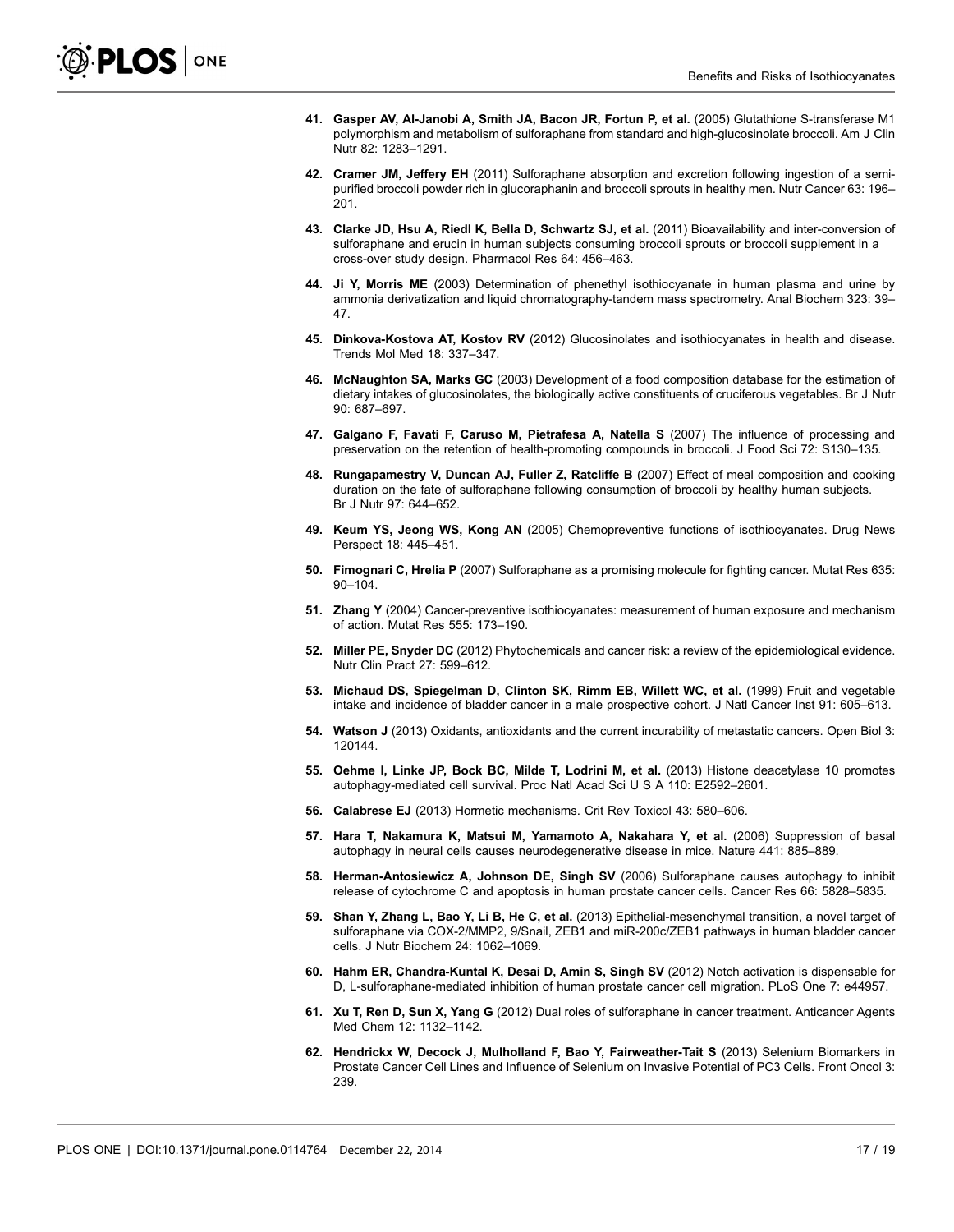- <span id="page-17-0"></span>63. Moy KA, Yuan JM, Chung FL, Wang XL, Van Den Berg D, et al. (2009) Isothiocyanates, glutathione Stransferase M1 and T1 polymorphisms and gastric cancer risk: a prospective study of men in Shanghai, China. Int J Cancer 125: 2652–2659.
- 64. Navarro SL, Chang JL, Peterson S, Chen C, King IB, et al. (2009) Modulation of human serum glutathione S-transferase A1/2 concentration by cruciferous vegetables in a controlled feeding study is influenced by GSTM1 and GSTT1 genotypes. Cancer Epidemiol Biomarkers Prev 18: 2974–2978.
- 65. Fenwick GR, Heaney RK, Mullin WJ (1983) Glucosinolates and their breakdown products in food and food plants. Crit Rev Food Sci Nutr 18: 123–201.
- 66. Zhang Y, Tang L (2007) Discovery and development of sulforaphane as a cancer chemopreventive phytochemical. Acta Pharmacol Sin 28: 1343–1354.
- 67. Zhao CR, Gao ZH, Qu XJ (2010) Nrf2-ARE signaling pathway and natural products for cancer chemoprevention. Cancer Epidemiol 34: 523–533.
- 68. Surh YJ, Kundu JK, Na HK (2008) Nrf2 as a master redox switch in turning on the cellular signaling involved in the induction of cytoprotective genes by some chemopreventive phytochemicals. Planta Med 74: 1526–1539.
- 69. Sporn MB, Liby KT (2012) NRF2 and cancer: the good, the bad and the importance of context. Nat Rev Cancer 12: 564–571.
- 70. Na HK, Surh YJ (2014) Oncogenic potential of Nrf2 and its principal target protein heme oxygenase-1. Free Radic Biol Med 67: 353–365.
- 71. McMahon M, Itoh K, Yamamoto M, Hayes JD (2003) Keap1-dependent proteasomal degradation of transcription factor Nrf2 contributes to the negative regulation of antioxidant response element-driven gene expression. J Biol Chem 278: 21592–21600.
- 72. Ren D, Villeneuve NF, Jiang T, Wu T, Lau A, et al. (2011) Brusatol enhances the efficacy of chemotherapy by inhibiting the Nrf2-mediated defense mechanism. Proc Natl Acad Sci U S A 108: 1433–1438.
- 73. Arlt A, Sebens S, Krebs S, Geismann C, Grossmann M, et al. (2013) Inhibition of the Nrf2 transcription factor by the alkaloid trigonelline renders pancreatic cancer cells more susceptible to apoptosis through decreased proteasomal gene expression and proteasome activity. Oncogene 32: 4825–4835.
- 74. Ma X, Zhang J, Liu S, Huang Y, Chen B, et al. (2012) Nrf2 knockdown by shRNA inhibits tumor growth and increases efficacy of chemotherapy in cervical cancer. Cancer Chemother Pharmacol 69: 485–494.
- 75. Kuang L, Feng J, He G, Jing T (2013) Knockdown of Nrf2 inhibits the angiogenesis of rat cardiac microvascular endothelial cells under hypoxic conditions. Int J Biol Sci 9: 656–665.
- 76. Rand D, Ortiz V, Liu Y, Derdak Z, Wands JR, et al. (2011) Nanomaterials for X-ray imaging: gold nanoparticle enhancement of X-ray scatter imaging of hepatocellular carcinoma. Nano Lett 11: 2678– 2683.
- 77. Santos IS, Ponte BM, Boonme P, Silva AM, Souto EB (2013) Nanoencapsulation of polyphenols for protective effect against colon-rectal cancer. Biotechnol Adv 31: 514–523.
- 78. Zhang Y, Li J, Tang L (2005) Cancer-preventive isothiocyanates: dichotomous modulators of oxidative stress. Free Radic Biol Med 38: 70–77.
- 79. Sestili P, Paolillo M, Lenzi M, Colombo E, Vallorani L, et al. (2010) Sulforaphane induces DNA single strand breaks in cultured human cells. Mutat Res 689: 65–73.
- 80. Fimognari C, Lenzi M, Sestili P, Turrini E, Ferruzzi L, et al. (2012) Sulforaphane potentiates RNA damage induced by different xenobiotics. PLoS One 7: e35267.
- 81. Ekiz F, Yuksel I, Kertmen N, Yuksel O (2010) Liver toxicity due to broccoli juice. Eur J Gastroenterol Hepatol 22: 898.
- 82. Alfadda AA, Sallam RM (2012) Reactive oxygen species in health and disease. J Biomed Biotechnol 2012: 936486.
- 83. Watson JD (2014) Type 2 diabetes as a redox disease. Lancet 383: 841–843.
- 84. Clayton RF, Rinaldi A, Kandyba EE, Edward M, Willberg C, et al. (2005) Liver cell lines for the study of hepatocyte functions and immunological response. Liver Int 25: 389–402.